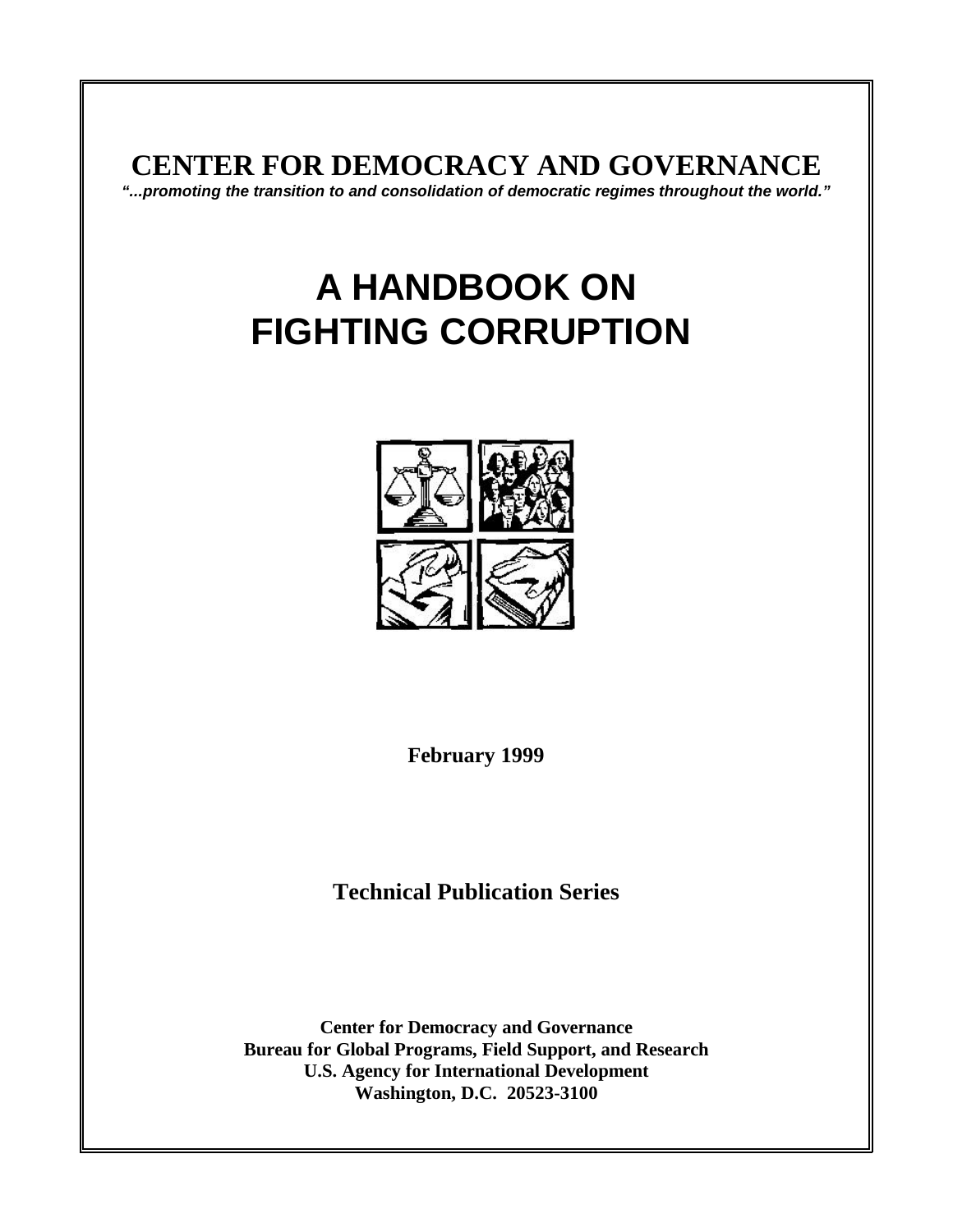#### **ABOUT THE TECHNICAL PUBLICATION SERIES**

The USAID Center for Democracy and Governance Technical Publication Series was launched in March 1998. The series includes publications intended principally for USAID personnel; however, all persons interested in the sector may benefit from the series. Authors of individual publications may be USAID officials and/or other individuals from the public and private sector. The Center for Democracy and Governance reserves the right to review and edit all publications for content and format and all are subject to a broad USAID review process. The series is intended in part to indicate best practices, lessons learned, and guidelines for practitioner consideration. The series also includes publications that are intended to stimulate debate and discussion.

*A list of other relevant publications and ordering information are included at the back of this document.*

#### **ABOUT THIS PUBLICATION**

This handbook is intended to help USAID field staff make informed decisions with regard to developing anticorruption strategies. It outlines a framework for evaluating country-specific causes and appropriate responses to corruption, and describes anti-corruption work carried out by USAID and other organizations.

*Comments regarding this handbook and inquiries regarding USAID's ongoing work in the area of anticorruption should be directed to:*

Diana Swain, Team Leader, Governance Tel: (202) 712-4234 Fax: (202) 216-3232 dswain@usaid.gov

Phyllis Dininio, Governance Tel: (202) 712-0319 Fax: (202) 216-3232 pdininio@usaid.gov

Center for Democracy and Governance Bureau for Global Programs, Field Support, and Research U.S. Agency for International Development Washington, DC 20523-3100

#### **ABOUT THE CENTER**

The Center for Democracy and Governance is the U.S. Agency for International Development's focal point for democracy and governance programming. The Center's role is to provide USAID and other development practitioners with the technical and intellectual expertise needed to support democratic development. It provides this expertise in the following areas:

- C **Rule of Law**
- **C Elections and Political Processes**
- **C Civil Society**
- **C Governance**

For further information regarding the Center or the Technical Publication Series, please contact the Center for Democracy and Governance Information Unit at (202) 661-5847.

*The Center would appreciate your comments as to the appropriateness and utility of this handbook. Please contact the Center with any comments or suggestions.*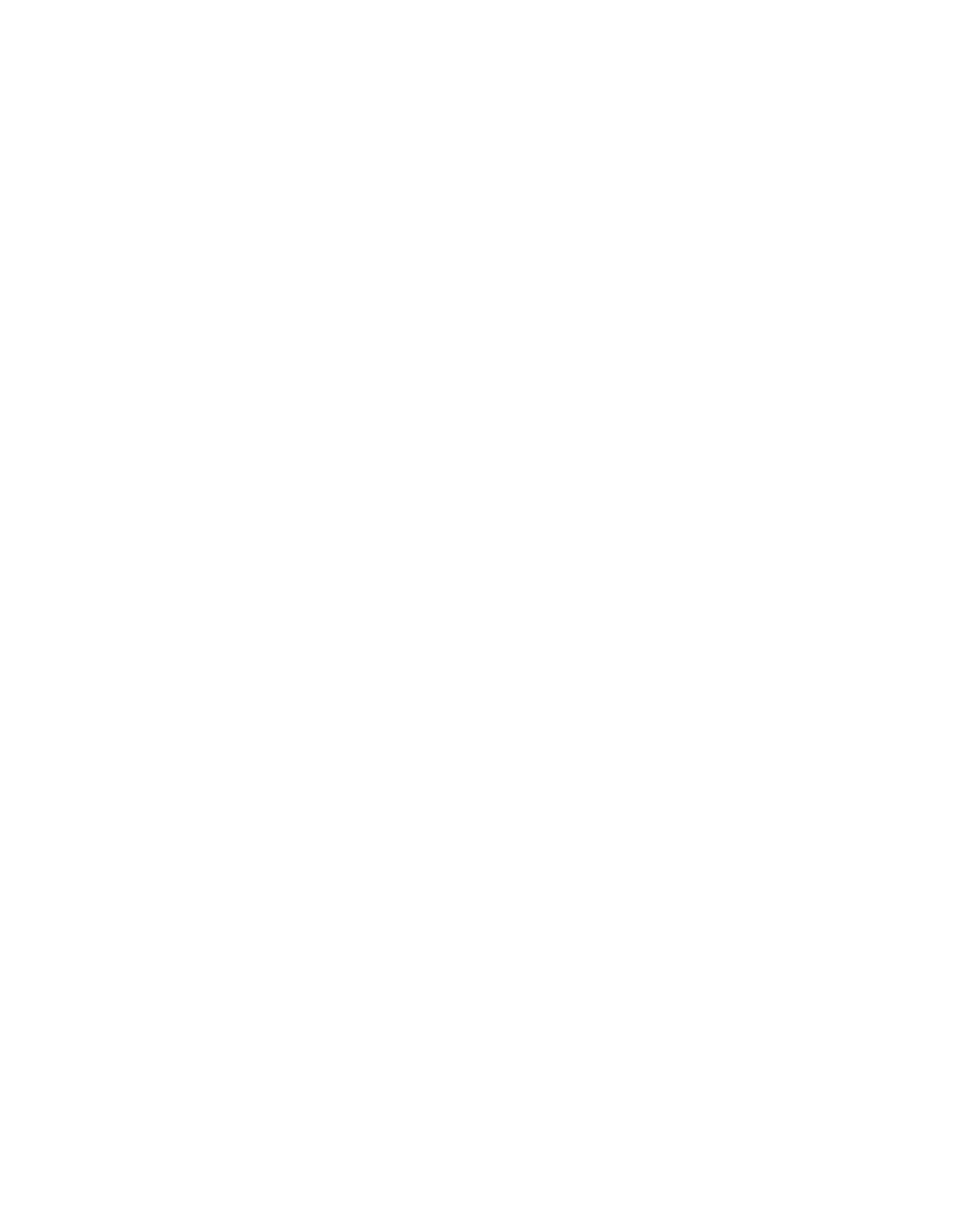#### **ACKNOWLEDGMENTS**

#### **Phyllis Dininio**

Phyllis Dininio is an anti-corruption specialist with the Center for Democracy and Governance. She manages a \$2 million grant with Transparency International to launch anti-corruption programs in nine countries. While writing this handbook, she carried out corruption assessments and proposed anticorruption interventions in Bulgaria and Romania. Dr. Dininio initiated and currently chairs an intraagency anti-corruption working group. She has designed and led sessions on fighting corruption for USAID training workshops, and has developed an anti-corruption training module for new USAID democracy officers. She also organized and chaired a panel on the role of bilateral donors in fighting corruption for the 8th International Anti-Corruption Conference in Peru, and presented USAID anti-corruption activities at a World Bank workshop in Benin and an OECD/UNDP conference in Paris. Prior to joining the Center, she taught classes on democratization at Yale and Harvard Universities; wrote case studies for the Harvard Business School; analyzed Latin America issues for the Congressional Research Service; and carried out country risk analyses for Baybank Boston. Among her other publications, *The Political Economy of East German Privatization* is forthcoming from Greenwood Publishing. Dininio holds a B.A. in economics and sociology from Harvard University, an M.A. in political and economic development from the Fletcher School, and a Ph.D. in political science from Yale University.

#### **Sahr John Kpundeh**

Sahr John Kpundeh is a consultant with experience in governance and anti-corruption issues. He has been a consultant to the Economic Development Institute of the World Bank, the United States Agency for International Development, the United Nations Development Programme, and several commercial firms. He is the author of *Politics and Corruption in Africa: A Case Study of Sierra Leone* (University Press of America, 1995*)*; co-editor of *Corruption and Integrity Improvement Initiatives in Developing Countries* (UNDP/OECD, 1998); co-editor of *Curbing Corruption: Toward a Model for Building National Integrity (*forthcoming, the World Bank*);* editor of *Democratization in Africa: African Views, African Voices* (National Academy Press, 1992)*;* and author of several published articles on governance, democracy, and corruption. From 1991 to 1995, Dr. Kpundeh was a program officer on the Panel on Issues in Democracy and States in Transition at the National Academy of Sciences, Washington, D.C. Kpundeh holds a Ph.D. from Howard University.

#### **Robert Leiken**

Robert Leiken consults on governance for public and private organizations and is president of New Moment, Inc., a nonprofit group that works on democracy issues worldwide. He has published extensively on issues of governance and corruption. Among his publications are *Governments for Sale: Coping with the New Surge of Corruption* (forthcoming, with Ambassador Michael Skol) and "The New Salience of Corruption," *(Foreign Policy*, September 1996). He has held appointments at Harvard University, the Carnegie Endowment for International Peace, and the Center for Strategic and International Studies. Dr. Leiken also worked for the United States Information Agency and Freedom House and taught economics at two universities in Mexico. He holds a B.A. in English literature from Harvard University and a Ph.D. in politics from St. Anthony's College, Oxford University.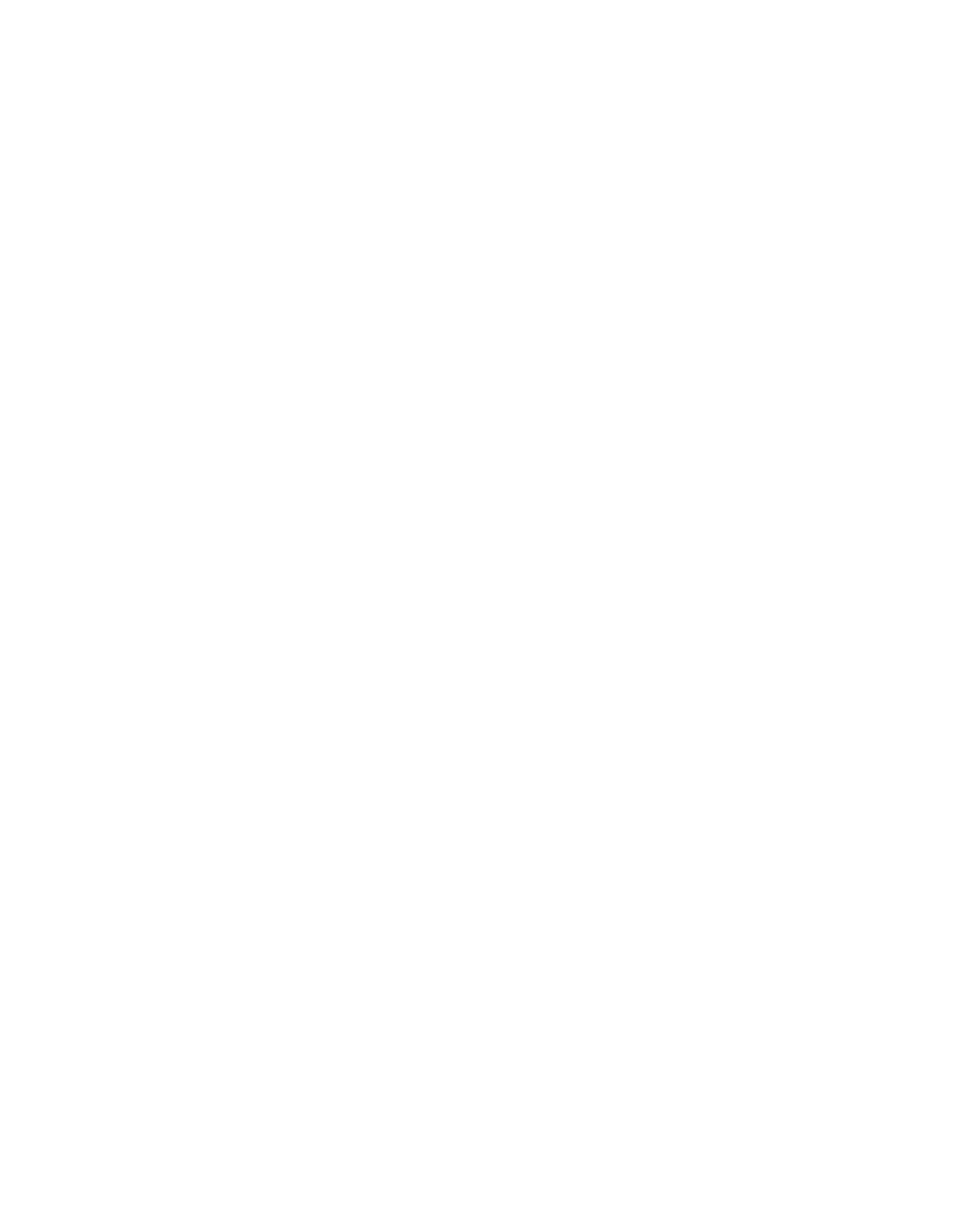# **A HANDBOOK ON FIGHTING CORRUPTION**

### **CONTENTS**

| I.             |  |
|----------------|--|
| II.            |  |
| III.           |  |
|                |  |
| IV.            |  |
|                |  |
| $\mathbf{V}$ . |  |
|                |  |
|                |  |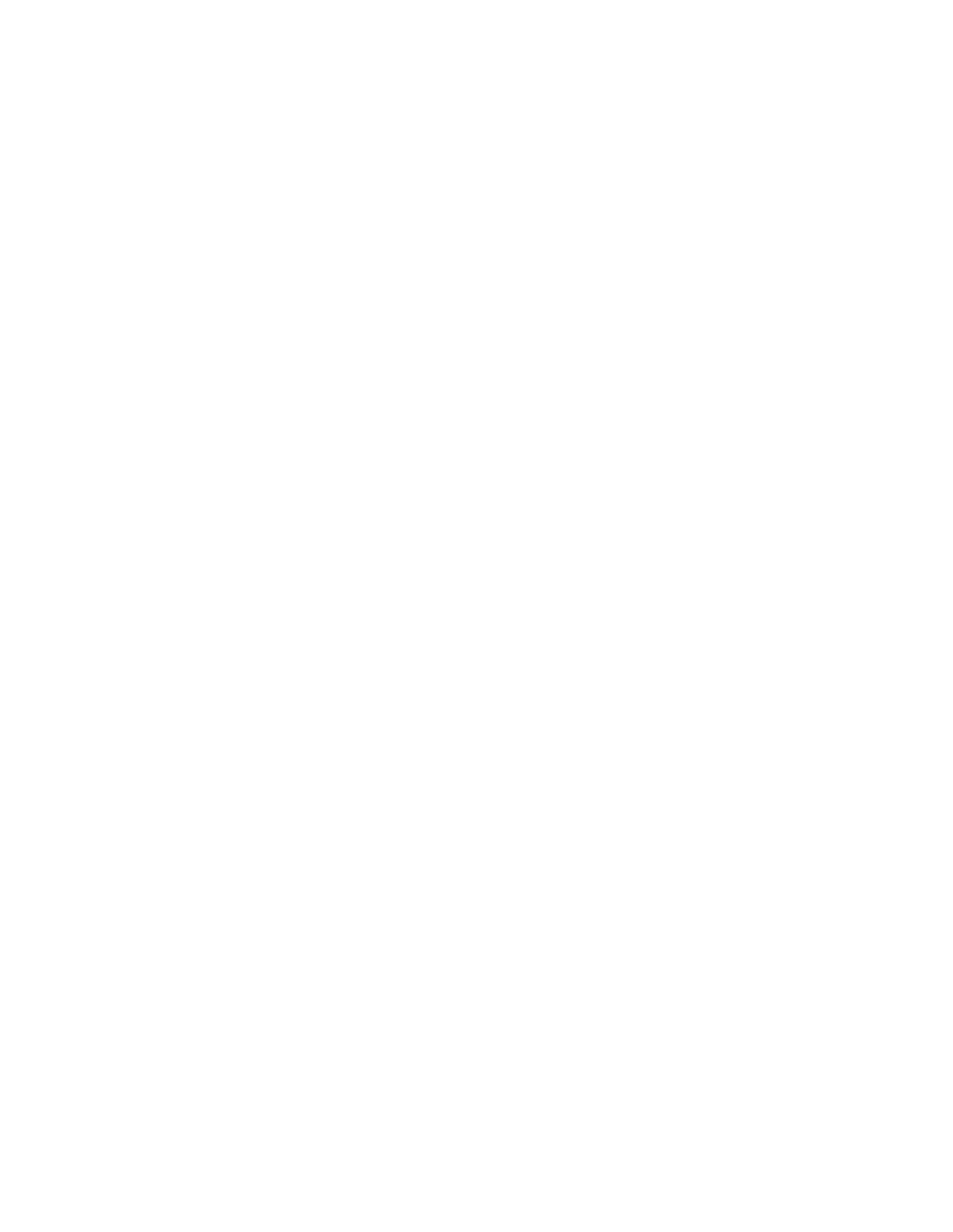## **EXECUTIVE SUMMARY**

This handbook presents a framework to assist USAID missions develop strategic responses to public corruption. The framework sets out root causes of corruption, identifies a range of institutional and societal reforms to address them, and introduces a methodology for selecting among these measures.

In general terms, corruption arises from **institutional attributes** of the state and **societal attitudes** toward formal political processes. Institutional attributes that encourage corruption include wide authority of the state, which offers significant opportunities for corruption; minimal accountability, which reduces the cost of corrupt behavior; and perverse incentives in government employment, which induce self-serving rather than public-serving behavior. Societal attitudes fostering corruption include allegiance to personal loyalties over objective rules, low legitimacy of government, and dominance of a political party or ruling elite over political and economic processes.

Possible responses to these underlying causes of corruption include **institutional reforms** to limit authority, improve accountability, and realign incentives, as well as **societal reforms** to change attitudes and mobilize political will for sustained anti-corruption interventions. While the handbook offers detailed descriptions of different types of institutional and societal reforms, a strategy to fight corruption cannot and need not contain each of the institutional and societal reforms discussed. Strategy choices must be made after taking into account the nature of the corruption problem and the opportunities and constraints for addressing it.

Because a strategy must be tailored to fit the particular circumstances of a country, designing a strategy requires assessing the level, forms, and causes of corruption for the country as a whole and for specific government institutions. In particular, strategy formulation requires taking a hard look at the level of political will for anti-corruption reform in government and civil society. Opportunities for reform can stem from reformists' tendencies within the government, a change in government, public outrage over scandals, an opposition movement, an economic crisis, or external pressure. It is also essential to take careful stock of potential supporters and opponents within the ruling parties, the opposition, the judiciary, and the military, among others. The assessment must consider each party's interests and motivations and how these might play into an anti-corruption strategy.

If there is little or no opening to work in anti-corruption, the strategy should focus on societal measures to increase awareness of the problem and develop a constituency for reform. However, if openings are partial or significant, the strategy should combine societal reforms to institutionalize political will with targeted institutional reforms. The strategy should target institutions (such as the judiciary, police, or customs, licensing, procurement, and tax offices) where the problem of corruption is serious, yet the opening to work there is substantial (e.g., where there is a pro-reform minister).

Coordination with other multilateral and bilateral organizations and NGOs is critical to USAID's work. Accordingly, the final section of the handbook describes the work of other organizations involved with anticorruption initiatives.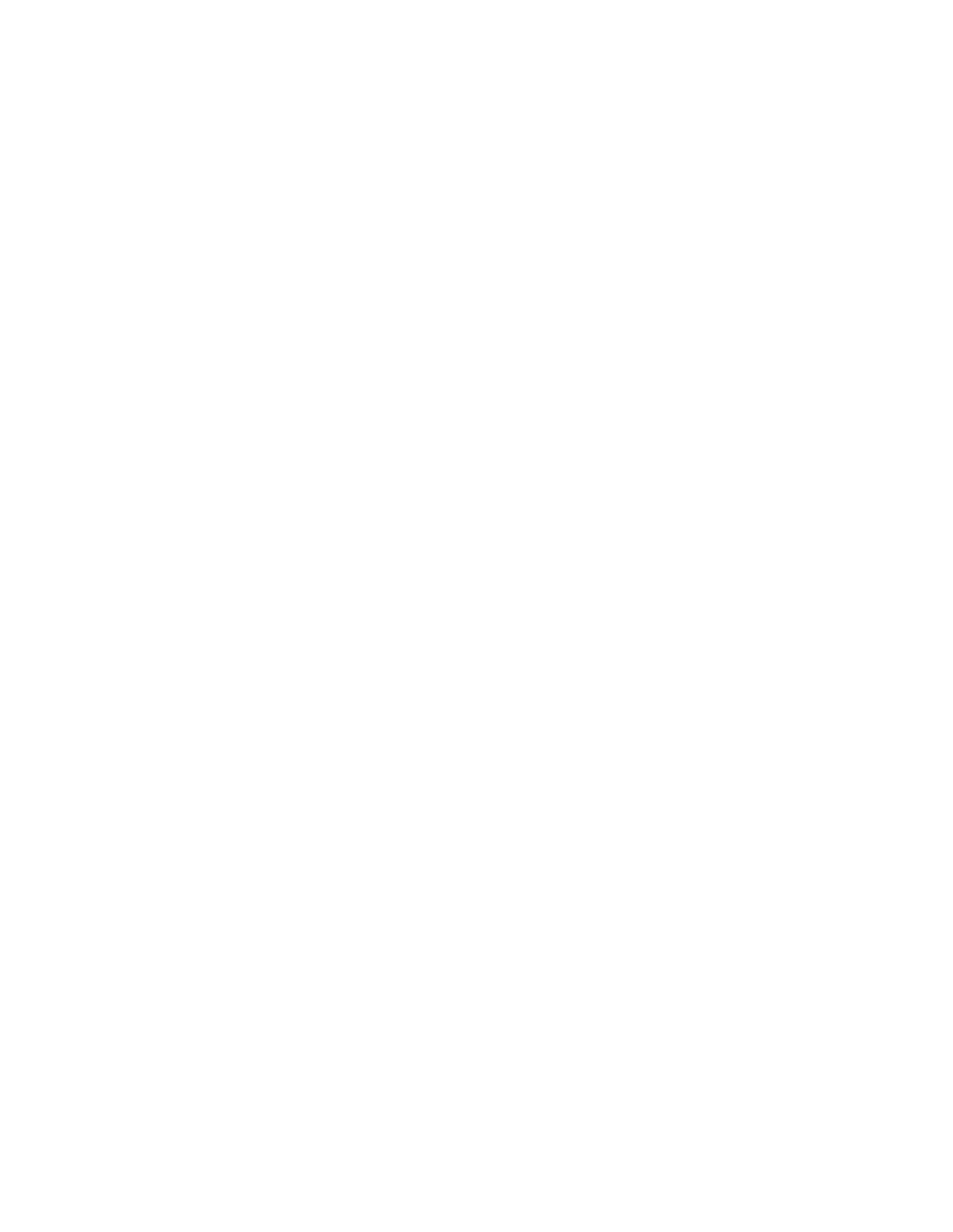### **I. INTRODUCTION**

This handbook aims to assist USAID missions and their partners develop anti-corruption initiatives. It draws upon the growing literature and practical experience in this field to provide guidance on strategies for fighting corruption. Although the problem itself is not new, opportunities to work in this area have emerged only recently. Indeed, corruption is no longer a taboo topic, but one that policymakers, businesses, civil society organizations, media, and donors from all regions are confronting openly.

A number of factors explain new interest in the issue. Since the end of the Cold War, donor governments have placed less emphasis on ideological grounds for foreign assistance and more emphasis on trade and development, both of which are undermined by corruption. At the same time, businesses have faced ever stiffer competition with the globalization of trade and capital markets, and have become less willing to tolerate the expense and risk associated with corruption. On the other end of the trade process, countries with high levels of corruption have found themselves less able to attract investment in a competitive global market. Over the same period, transitions to democracy have enabled citizens to use the vote and new-found civil liberties (e.g., freedom of speech, of assembly, etc.) to confront corruption, prompting leaders and opposition figures to show strong anticorruption commitment.

This handbook on anti-corruption programming contains five sections. Section II lays out the development problems posed by corruption and articulates the need for anti-corruption programming. Section III provides a framework for developing responses to these problems. It identifies root causes of corruption which call for both institutional and societal reforms to address them. For both categories of reform, the handbook presents an inventory of anticorruption measures. The handbook then lays out a framework for selecting among these measures to design a USAID anti-corruption strategy in a specific country. This framework includes a methodology for assessing the nature of the corruption problem and the opportunities and constraints for addressing it. The framework links the assessment to a strategy, offering guidelines for prioritizing and sequencing anticorruption activities in various situations.

Section IV of the handbook provides an overview of USAID anti-corruption efforts to date. It describes global bureau and regional bureau initiatives in Washington as well as missions' initiatives since 1996. This section also lists contracting mechanisms available for obtaining assistance in this area and suggests indicators for reporting results.

Section V provides an overview of the activities of other donors and organizations working in anti-corruption. It directs readers to additional information on recent anti-corruption initiatives by international organizations such as the World Bank, the Organization for Economic Cooperation and Development (OECD), the International Monetary Fund (IMF), and the Organization of American States (OAS); private and nongovernmental organizations; and other agencies of the US government.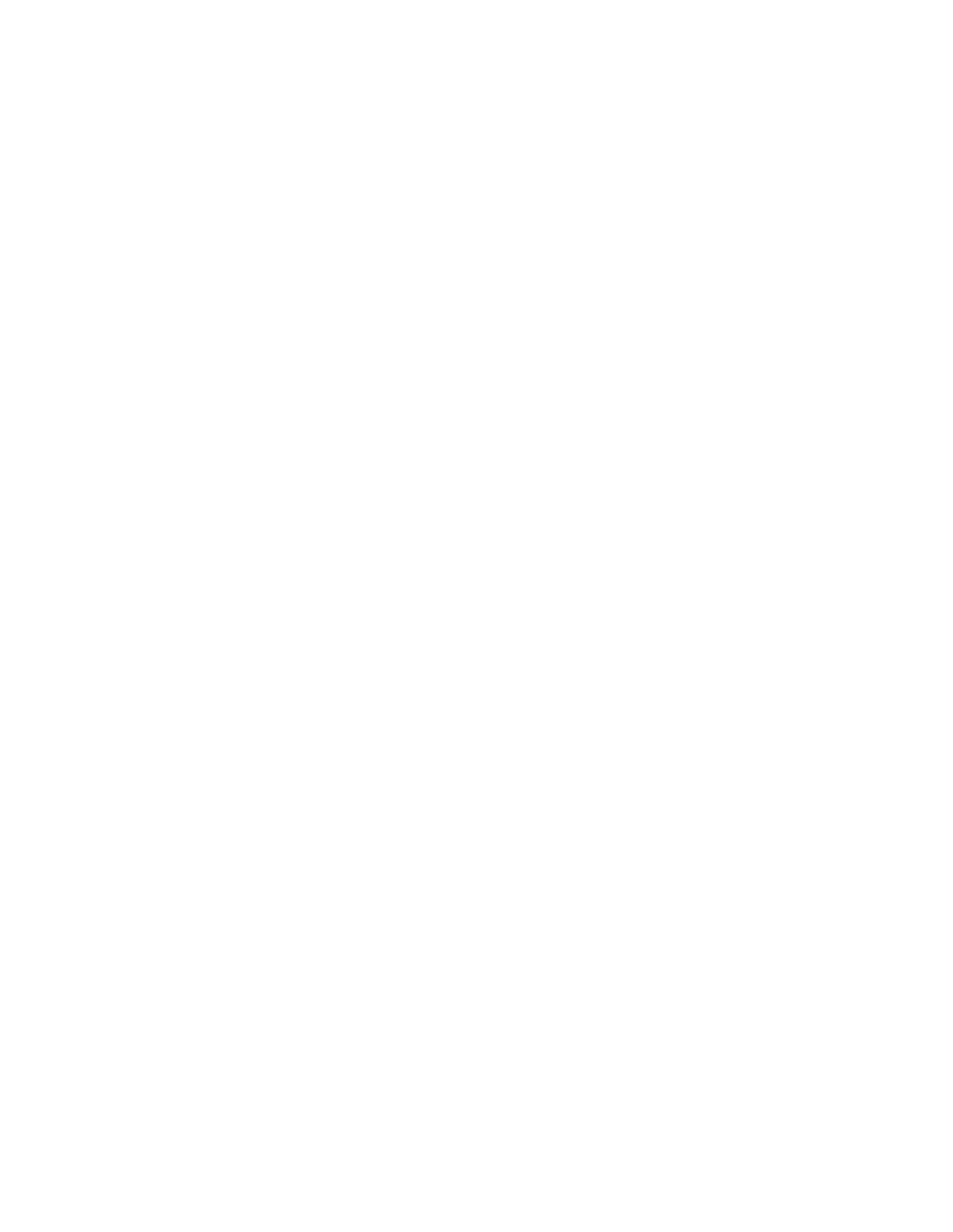## **II. COSTS OF CORRUPTION**

In broad terms, corruption is the abuse of public office for private gain. It encompasses unilateral abuses by government officials such as embezzlement and nepotism, as well as abuses linking public and private actors such as bribery, extortion, influence peddling, and fraud. Corruption arises in both political and bureaucratic offices and can be petty or grand, organized or unorganized. Though corruption often facilitates criminal activities such as drug trafficking, money laundering, and prostitution, it is not restricted to these activities. For purposes of understanding the problem and devising remedies, it is important to keep crime and corruption analytically distinct.

Corruption poses a serious development challenge. In the political realm, it undermines democracy and good governance by subverting formal processes. Corruption in elections and in legislative bodies reduces accountability and representation in policymaking; corruption in the judiciary suspends the rule of law; and corruption in public administration results in the unequal provision of services. More generally, corruption erodes the institutional capacity of government as procedures are disregarded, resources are siphoned off, and officials are hired or promoted without regard to performance. At the same time, corruption undermines the legitimacy of government and such democratic values as trust and tolerance.

Corruption also undermines economic development by generating considerable distortions and inefficiency. In the private sector, corruption increases the cost of business through the price of illicit payments themselves, the management cost of negotiating with officials, and the risk of breached agreements or detection. Although some claim corruption reduces costs by cutting red tape, an emerging consensus holds that the availability of bribes induces officials to contrive new rules and delays. Where corruption

inflates the cost of business, it also distorts the playing field, shielding firms with connections from competition and thereby sustaining inefficient firms.

Corruption also generates economic distortions in the public sector by diverting public investment away from education and into capital projects where bribes and kickbacks are more plentiful. Officials may increase the technical complexity of public sector projects to conceal such dealings, thus further distorting investment. Corruption also lowers compliance with construction, environmental, or other regulations; reduces the quality of government services and infrastructure; and increases budgetary pressures on government.

These distortions deter investment and reduce economic growth. In quantitative terms, Mauro's analysis of 94 countries suggests that a reduction in corruption of 2.38 points on his 10-point scale would increase a country's annual investment by 4 percent of gross domestic product (GDP), and would increase annual growth of GDP per capita by 0.5 percent (Mauro 1997). The World Bank's *The State in a Changing World, World Development Report 1997* further refines this relationship between corruption and investment by distinguishing between the level of corruption and the predictability of payments and outcomes. It suggests that investment drops off most in countries where corruption levels are high but the predictability of payments and outcomes is nonetheless low.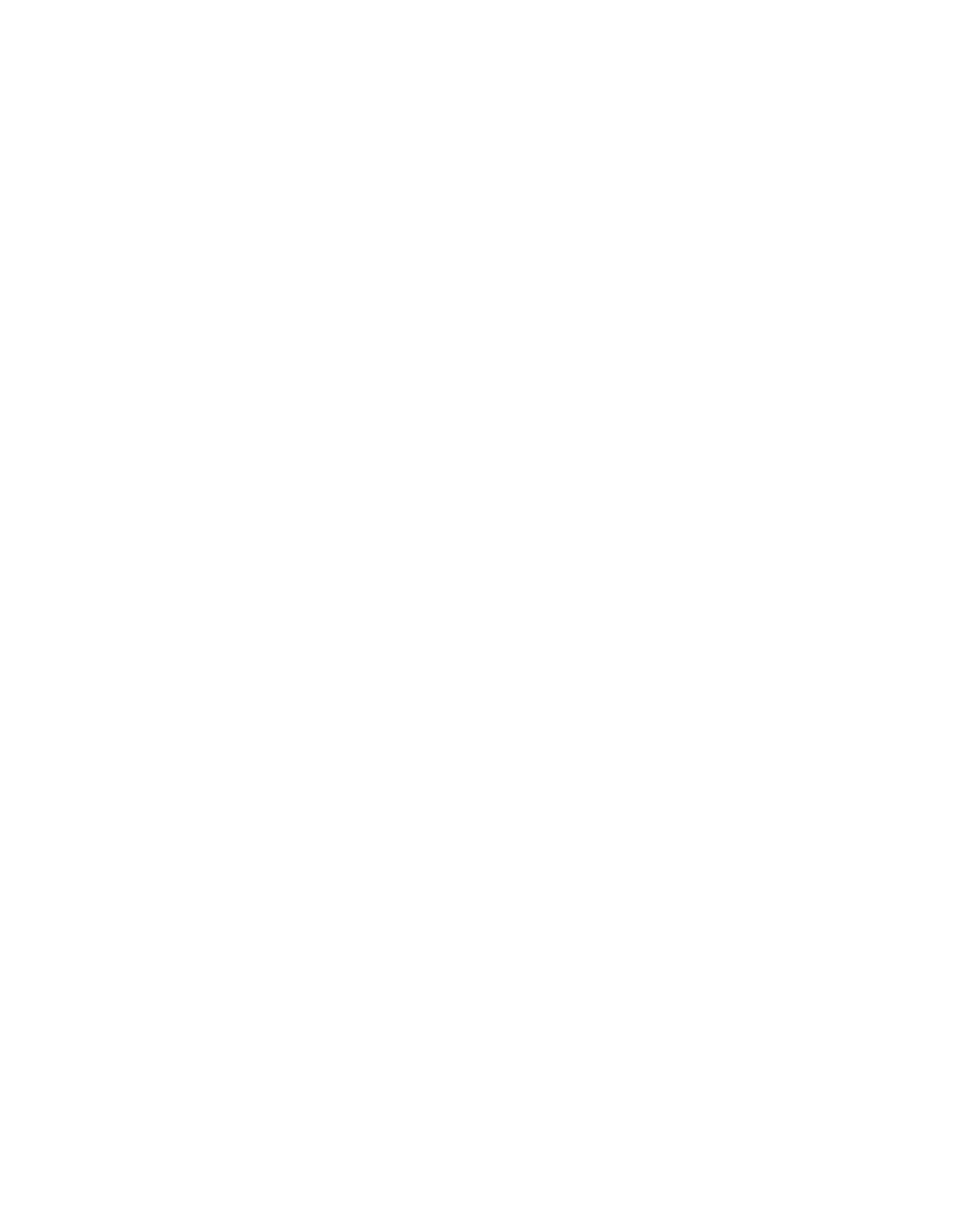### **III. DESIGNING A RESPONSE**

#### **A. Causes of Corruption**

Responding to the development challenges posed by corruption requires an understanding of its causes. From an institutional perspective, corruption arises where public officials have wide authority, little accountability, and perverse incentives. This means the more activities public officials control or regulate, the more opportunities exist for corruption. Furthermore, the lower the probability of detection and punishment, the greater the risk that corruption will take place. In addition, the lower the salaries, the rewards for performance, the security of employment, and the professionalism in public service, the greater the incentives for public officials to pursue self-serving rather than publicserving ends. This institutional perspective suggests fighting corruption through the following:

- CReducing the role of government in economic activities (to limit authority)
- CStrengthening transparency, oversight, and sanctions (to improve accountability)
- CRedesigning terms of employment in public service (to improve incentives)

While this perspective gives us a parsimonious cut on the problem, it does not take into account socially-embedded incentives to participate in or withstand corrupt practices. Independent of opportunities, costs, and professional incentives within government institutions, general attitudes toward formal political processes influence corruption levels. A number of factors can predispose groups or societies to disregard formal rules. In many cultures, particularly in the context of poverty or conflict, allegiance to personal loyalties such as one's family or ethnic, religious, or socioeconomic identity outweighs

allegiance to objective rules. Patronage systems, in fact, represent a common means of securing advantage through personal rather than formalized channels. In other cases, the low legitimacy of government (because it is repressive, ineffective, discordant with culture, or imposed by foreign rule) induces disregard for formal rules. Similarly, dominance of a political party or ruling elite over political and economic processes, or exclusion of marginalized or poorly organized groups from the same, creates incentives for those disadvantaged by the system to operate outside it.

These considerations suggest anti-corruption efforts should also address attitudes toward corruption. Most generally, such efforts need to raise awareness about the costs of corruption for the country's political and economic development. This means convincing the public that corruption is an extremely damaging pattern of interaction for society as a whole, and that the collective damages over time outweigh any possible shortterm personal benefits. Along with raising awareness, these efforts need to stimulate demand for reform, helping mobilize citizens and elites to push anti-corruption onto the political agenda. To the extent possible, anti-corruption efforts should also address the underlying structures that create anti-system attitudes, for example, by improving the access of marginalized groups to the political arena.

Responses to corruption, therefore, include **institutional reforms** to limit authority, improve accountability, and change incentives, as well as **societal reforms** to change attitudes and mobilize political will for sustained anti-corruption interventions. Within these two broad categories, the list of potential responses is extensive. What follows is an inventory of institutional and societal reforms. Clearly, however, it is not possible or even necessary to undertake all these initiatives in an anti-corruption effort. The mix of initiatives, the relative emphasis placed on them, and the sequence in which they should be pursued will vary from country to country and from time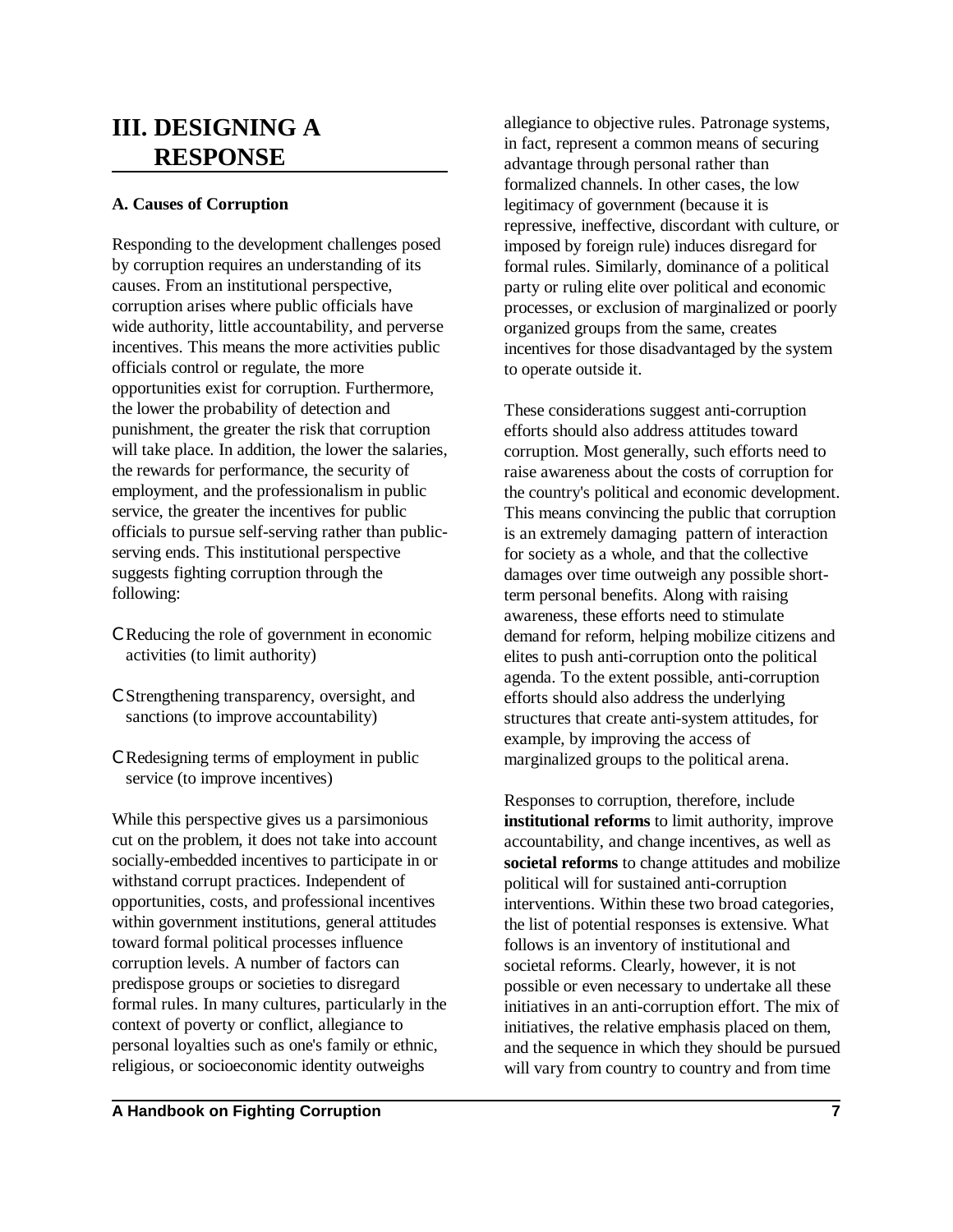to time. For this reason, the handbook does not prescribe a model strategy for fighting corruption. Rather, it presents a framework for analyzing the problem and designing a strategy to fit the context. After presenting the inventory of possible initiatives, the handbook introduces a framework for deciding what needs to be done, in what sequence, and with what sort of political and economic support.

#### **B. Inventory of Anti-corruption Measures**

As discussed above, efforts to fight corruption include institutional reforms and societal reforms. Institutional reforms include measures to reduce government authority, increase accountability, and align official incentives to public ends. These measures target government institutions and processes in all branches and levels of government. Societal reforms, on the other hand, include measures to change attitudes toward formal political processes and to mobilize political will for anti-corruption reform.

#### *1. Institutional Reforms: Limiting Authority*

**Privatization**— Privatization offers a clear means to limit the authority of government. By removing the government from economic activities, it eliminates opportunities for recurrent corrupt dealing in sales, employment, procurement, and financing contracts. However, as many privatization programs have revealed, the process of privatizing state-owned enterprises and government services itself is vulnerable to corruption. To ensure the integrity of the process, privatization requires special measures of transparency. In addition, successful privatization programs require adequate regulatory and commercial legal frameworks to protect consumers and investors and to create conditions for competition. Without these frameworks in place, privatizing government operations may only shift rent-seeking from the public to the private sector. Indeed, in many developing and transitional countries, unregulated or poorly administered privatization

has enriched insiders through skewed prices and conversion of public monopolies to private ones.

**Liberalization**— Liberalization offers a more straightforward means to limit state authority. Eliminating tariffs, quotas, exchange rate restrictions, price controls, and permit requirements simply strips officials of the power to extract bribes. At the same time, removing such controls reduces transaction costs, eliminates bottlenecks, and fosters competition. In recent years, accession requirements to the World Trade Organization (WTO) have pushed many countries to liberalize their economies. For example, in joining the GATT (the WTO's predecessor) Mexico dropped the percentage of imports subject to licensing from 92 percent to 22 percent and reduced the average tariff from 23.5 percent to 12.5 percent. Transitions from communism have also entailed substantial recision of controls. A special presidential commission in Ukraine, for example, recently reduced the number of licenses required to open a business from 100 to about 55.

**Competitive Procurement— Competitive** procurement limits the authority of government officials thereby guarding against corruption. Competitive procurement removes personal discretion from the selection of government suppliers and contractors by prescribing an open bidding process and laying out clear procedures and criteria for selection. Because a corrupt procurement process can derail their development efforts, donors are making procurement reform a priority. For example, as an outcome of the 1997 Global Coalition for Africa's Policy Forum on Corruption, the World Bank is assisting the governments of Benin, Ethiopia, Malawi, Mali, Tanzania, and Uganda reform their procurement procedures. Yet, absent such government leadership, private firms may foster a competitive process. Through anti-bribery pacts such as Transparency International's "islands of integrity" approach, bidders agree not to pay bribes for a government contract and post sizable bonds that are subject to forfeiture in the event of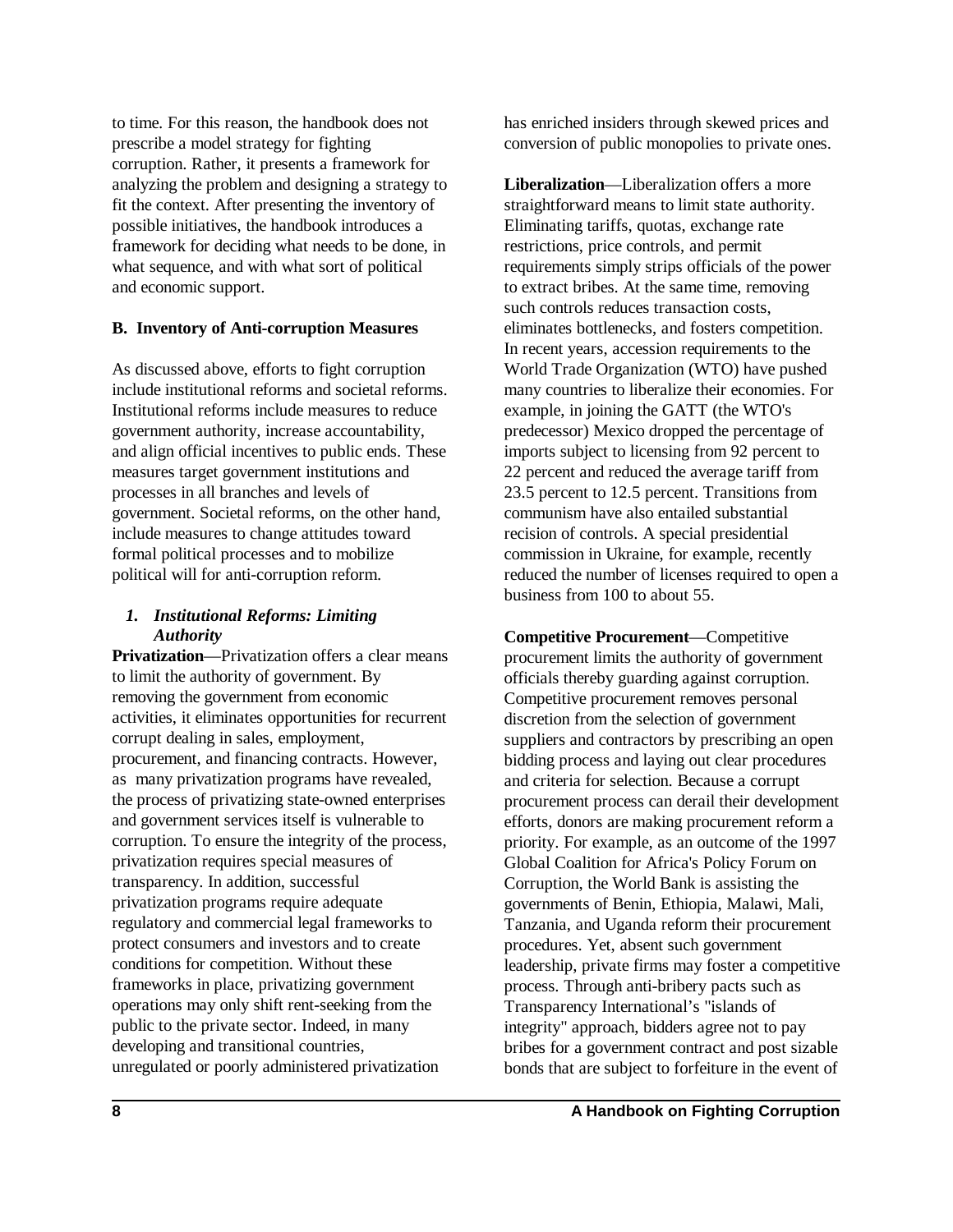non-compliance. Firms in Ecuador, Argentina, and Panama are experimenting with anti-bribery pacts.

**Competition in Public Service**— Competition in public service reduces opportunity for corruption by removing the monopoly power of any one government office. In so doing, it discourages extortion since customers can take their business to a competing office when confronted with irregular demands or service. Overlapping jurisdictions, in the case of motor vehicle bureaus or passport agencies, or private and public provision of service, in the case of mail delivery or trash removal, are two ways of instituting competition in public service.

#### *2. Institutional Reforms: Improving Accountability*

Improving accountability entails efforts to improve both the detection and the sanctioning of corrupt acts. Better detection requires measures to improve transparency and oversight while better sanctioning involves establishing criminal and administrative sanctions, strengthening judicial processes, and improving electoral accountability. A description of such measures follows.

#### **Freedom of Information Legislation**—

Freedom of information legislation improves accountability by enhancing the transparency of government operations. It counteracts official secrets acts and claims of national security that impede corruption inquiries. Freedom of information legislation also informs citizens of the procedures for government service, curtailing attempts to subvert the system or to demand gratuities for information that legally should be public. The Ugandan government, for example, now displays in relevant offices the regulations, procedures, and fees for public services such as registering a vehicle or starting a company.

**Financial Disclosure**— Financial disclosure laws improve accountability by enhancing the

transparency of officials' finances. The laws require public officials to declare their assets and incomes and so act as a deterrent to profiting through corruption. Public officials can include cabinet ministers, members of parliament, and top civil servants. In some countries, laws require declarations upon accession to and departure from office. Other laws prescribe yearly monitoring. Countries including Argentina, Brazil, Chile, Nicaragua, Poland, Sierra Leone, Uganda, Tanzania, Sri Lanka, and Russia have recently passed such legislation. While in most cases the laws have elicited declarations, public access to them or verification of their accuracy has often been a problem.

**Open Budget Process**— Open budget processes improve accountability by enhancing transparency of government expenditures and income. While the principle applies equally to national and local level budgets, the immediacy of local government provides an impetus and entree for citizens to participate in the process that are often missing at the national level. For this reason, recent efforts to promote transparent budgeting have concentrated on the local level. For example, decentralization programs in Bolivia, Paraguay, and El Salvador have featured improved citizen participation in and oversight of local budget processes.

**Financial Management Systems and Audit Offices—** Modern financial management systems improve accountability by enhancing transparency and oversight in government operations. Originally developed in response to the 1987 financial collapse in New York City, these systems apply high technology to the fight against financial mismanagement and corruption. Measures to improve financial management systems involve design of financial software, installation of hardware, and training of accounting and audit staff. Tools for financial management systems include the following:

CHigh-speed computer comparisons of data that can disclose such abuses as duplicate payments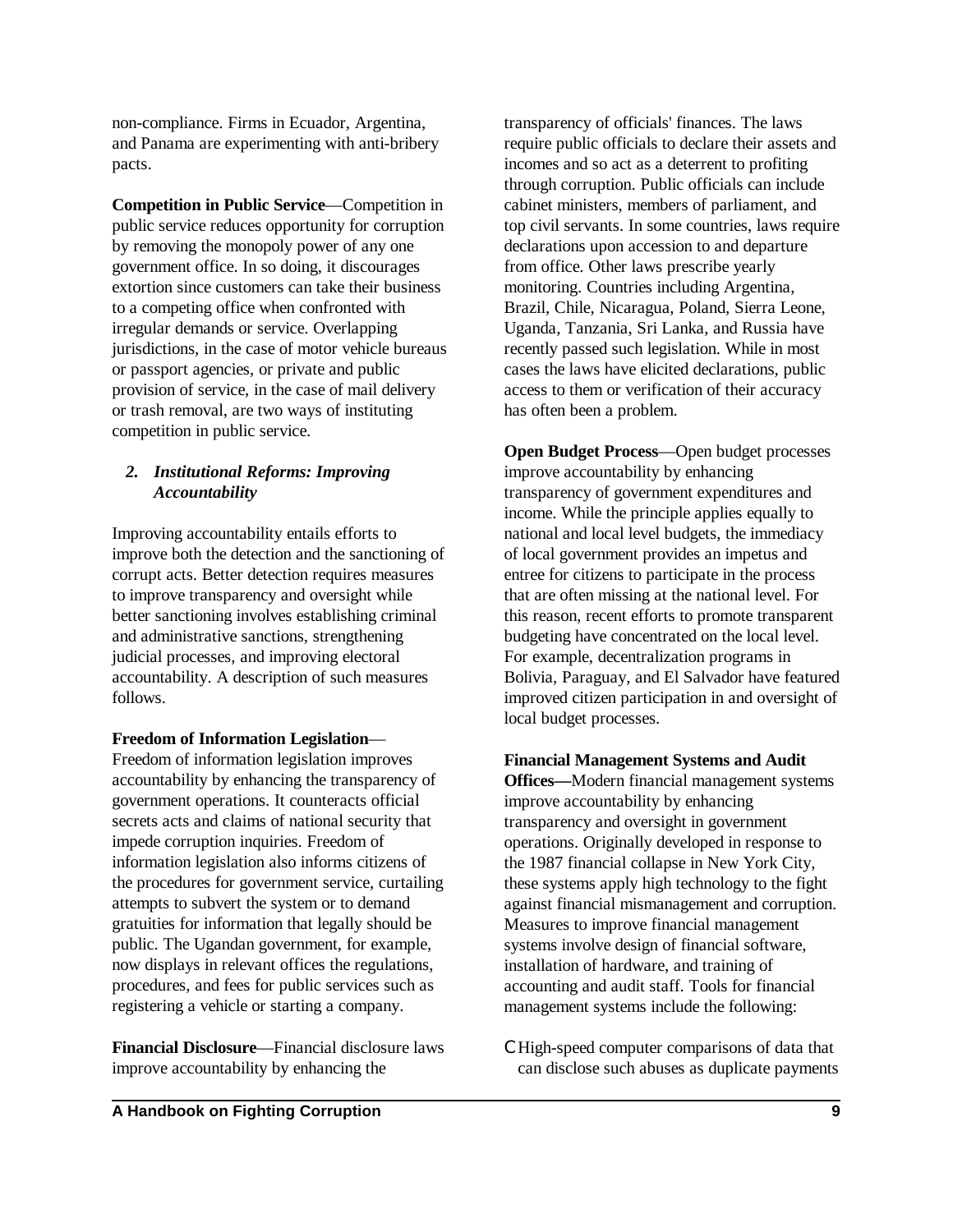to suppliers, double-salaried staff, and retirees drawing remuneration

- CComputer-assisted audits allowing selected sampling of activities subject to abuse
- CAutomatic flash points that call attention to repetitive or inappropriate budgetary maneuvers, or to deviations in areas of high vulnerability
- CGeneral ledger controls over valuable resources such as land, buildings, vehicles, computers, and electronic equipment
- CSingle bank accounts used to consolidate public funds and eliminate "off-budget" expenditures

Many governments in Latin America are installing financial management systems. For example, in 1996 Argentina announced a program to use modern methods of financial management to detect and prevent fraud in decentralized social security, customs, taxation, health insurance, and medical assistance agencies.

#### **Inspector General/Ombudsmen/Anti-**

**Corruption Agency—These government offices** improve accountability by overseeing government operations. In general, they look into allegations of mismanagement and review administrative systems to ensure they adhere to anti-corruption procedures. Specific responsibilities and titles of these offices vary from country to country. For example, review of corruption allegations is undertaken by the Inspector General in Uganda, the Anti-Corruption Bureau in Tanzania, and the Unit for Monitoring Accountability and Transparency in Sierra Leone. In many cases these offices function narrowly as ombudsmen, registering citizen complaints and serving as public advocacy offices. In other cases, such as with Bolivia's UDECO (*Unidad de Defensa Del Ciudadano contra la Corrupción*), they coordinate anti-corruption efforts among

agencies. Still others have investigatory and prosecutorial powers (e.g., Peru's Tribunal for Public Ethics, Uruguay's *Defensoría del Pueblo*, and Botswana's Directorate on Corruption and Economic Crime). The Directorate on Corruption and Economic Crime (DCEC), modeled after a similar agency in Hong Kong, not only investigates and prosecutes offenders, but designs strategies to prevent corruption and engages in public education. Officially under the president's jurisdiction, it is operationally independent and can prosecute whomever it wishes. Although hampered by a slow court system, it boasts a high conviction rate and has collected fines in excess of its operating costs.

**Legislative Oversight**— Legislative oversight provides a powerful check on executive authority, enhancing accountability where a dominant executive branch might otherwise operate with impunity. To be effective, however, legislatures require such resources as a technically competent staff, strong committees, budgetary independence, significant bureaucratic oversight powers, and a constitutional role in approving political appointments. In many countries, legislatures lack such resources and are thus manipulated or bribed by strong executives. Programs to modernize legislatures and workshops to help members of parliament understand their role in governance aim to strengthen their oversight capacity. Requiring that anti-corruption agencies report to parliament, rather than the executive, also facilitates legislative oversight. Recently, amendments to legislation in Zambia and Uganda have directed the Anti-Corruption Commission and the inspector-general, respectively, to report to parliament rather than the head of state.

Since the late 1970s, restoration or establishment of democracy has produced stronger legislative bodies in many countries. Most notably in Latin America, newly-restored legislatures have taken a leading role in combating executive branch corruption. The most conspicuous example of this was the congressional impeachment of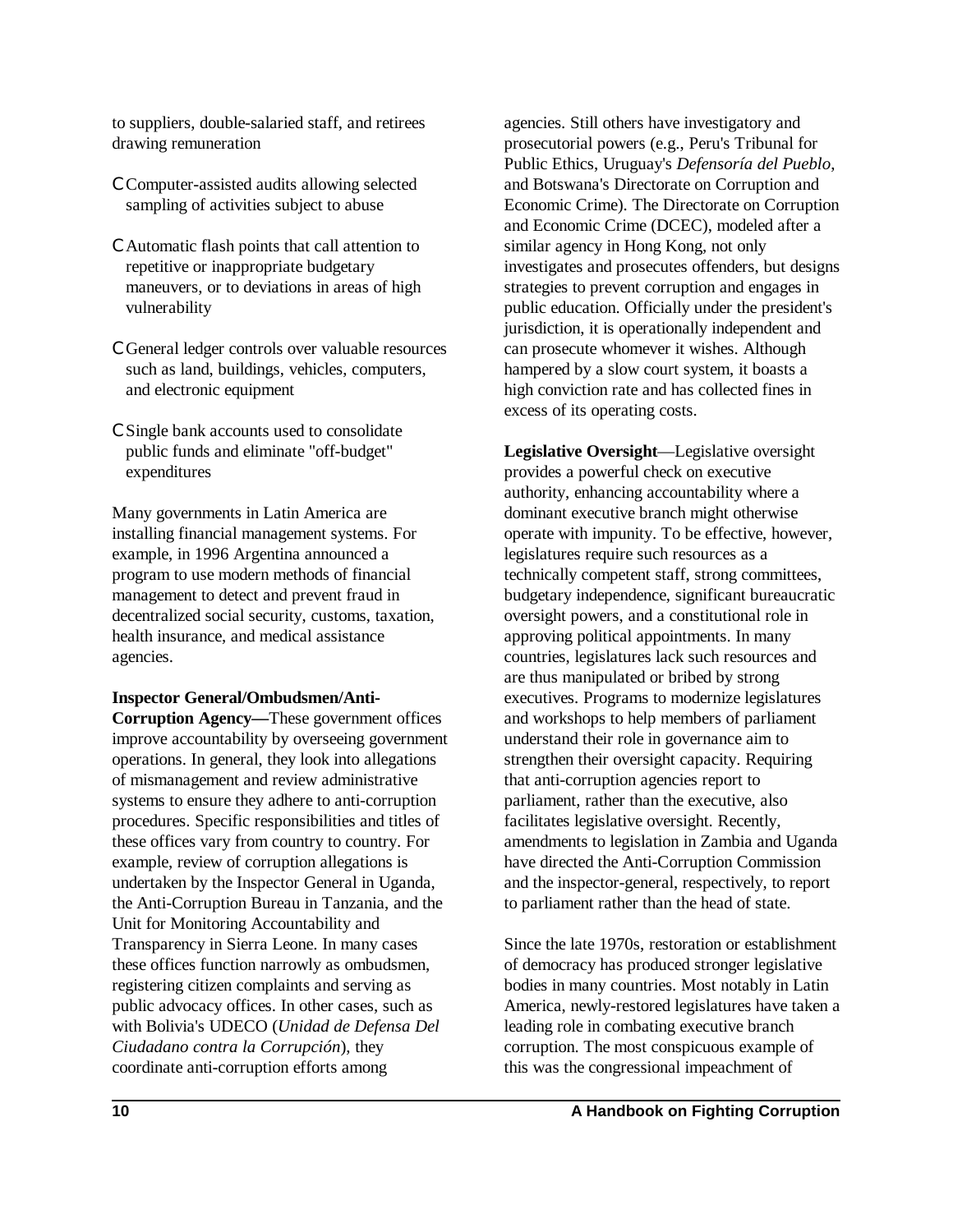Brazilian President Fernando Collor de Mello, initiated by the Parliamentary Commission of Inquiry. More recently, the Brazilian Senate formed a special committee to investigate allegations that government officials had been involved in fraudulent sales of government bonds. As another example, the Kuwaiti parliament has become quite assertive since its reinstatement following the Gulf War. Recently, it divulged the royal family's practice of demanding kickbacks for favors and exposed corrupt procurement procedures in the Ministry of Defense.

#### **Hot Lines and Whistle-Blower Protection**—

Hot lines improve accountability by enlisting coworkers, businesses, and citizens to report corrupt acts. The government office responsible for investigating such acts often operates a hot line. For example, in Hong Kong, the Independent Commission Against Corruption runs a hot line and guarantees that every allegation is investigated. It also protects those who make reports by granting file access to officers on a "need to know" basis only. However, in cases where anonymity cannot be guaranteed, those who protest corruption often place themselves at risk. In many countries, whistle blowers are often fired or punished, subjected to administrative harassment, and exposed to violence. For this reason, anticorruption efforts need legislation to protect whistle blowers from official sanctions or even to reward them. Uganda, in fact, is now considering a recommendation to reward officials who provide information leading to the successful recovery of embezzled public funds.

**Sanctions**— Applying sanctions to corrupt acts is an important step toward establishing accountability. In large part, sanctions are centered on legislation to criminalize corruption, which many countries have introduced in recent years. For example, in Uganda in 1995, the Law Reform Commission established that all embezzled monies must be returned to the state; misappropriated properties or goods must be forfeited; and mandatory minimum sentences

must be given for each offense. Similarly, in Malawi, the Corrupt Practices Act of 1995 prescribed criminal penalties for soliciting, offering, and accepting bribes, and authorized recovery of illicit proceeds from corruption.

In some countries, penal codes allow prosecution not only for direct evidence of bribery, but also for possessing wealth and income that cannot be traced to lawful activities. Such laws have been used successfully against drug lords in Colombia and against the brother of former President Carlos Salinas de Gotari in Mexico. A few countries, such as Thailand and Hong Kong, even place the burden of proof on the accused—a government official can be required to show that his or her wealth, and perhaps that of immediate relatives, was acquired legally. This issue was a point of disagreement during deliberations over the 1996 Inter-American Convention against Corruption. Many Latin American countries argued that requiring the government to prove illicit enrichment would be ineffective and that the burden of proof should be placed on the accused. The United States argued that the presumption of innocence ought to be a constitutional principle. Negotiations ultimately settled on the latter position.

In addition to criminalizing corruption, governments can establish sanctions for smaller cases of corruption outside the formal legal system. Authorities can fire public officials engaged in corrupt deals and render them ineligible for pension distributions or future public employment. Authorities can also deny public services to users found offering bribes, or revoke their eligibility to bid on procurement and privatization contracts, either on a permanent basis or for a period of time.

**Judicial Reform**— Accountability requires not just establishing sanctions, but enforcing them on an impartial basis. Without enforcement, tough laws have no impact on reducing corruption, and may foster general cynicism about reform efforts. Yet to hold public officials accountable to anti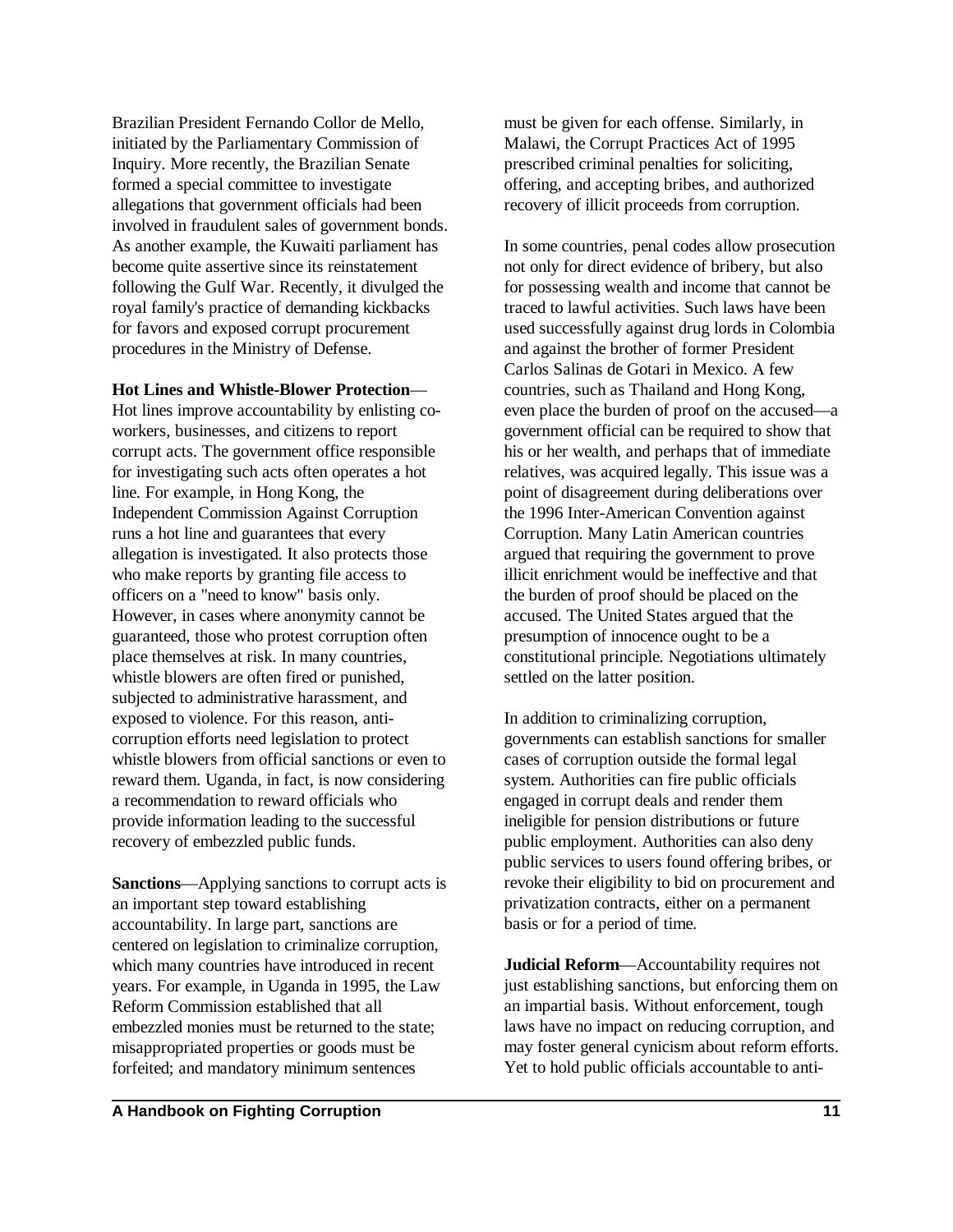corruption laws, judiciaries need independence from the executive branch as well as institutional capacity. Strengthening judicial independence involves revising procedures for appointing, assigning, remunerating, and removing judges and prosecutors to insulate them from political influence. In some cases, judicial reforms have established an independent prosecutor, in addition to the public prosecutor, to carry out investigations of senior officials. Strengthening the institutional capacity of the judiciary, meanwhile, involves modernizing court systems to facilitate swift and fair procedures. This can be done by augmenting and upgrading staffs, improving legal training, establishing codes of conduct for judges, attorneys, clerks and litigants, and strengthening investigatory capabilities.

In recent years, targeted efforts to strengthen judicial independence and capacity have been most extensive in Latin America. A number of countries in the region have undertaken ambitious reforms to improve the skills, procedures, and infrastructure of the courts, often with donor assistance. Most notably, efforts to strengthen the office of prosecutor have gathered force. In Colombia, for example, the 1991 Penal Process Code grants significant investigatory powers to its *Fiscalia General* (Attorney General). This official is appointed to a four-year term by the Supreme Court and cannot be dismissed or reappointed. Colombia's *Fiscal General*, Alfonso Valdivieso, has achieved international renown for his prosecution of drug lords and high government officials. Operating with administrative and budgetary autonomy, the office investigates and brings charges before judges, directs and coordinates the functions of the Judicial Police, and protects victims, witnesses, and others involved in proceedings. As another example, the Honduran Public Ministry Law of 1993 created an independent and autonomous *Fiscalia General*. Among its five agencies is the *Fiscalia General contra la Corrupción* (Attorney General against Corruption), which has considerable resources

and staff. For the first time in the country's history, the *Fiscalia General* leveled charges against widespread corruption in the military.

Independent of such judicial reforms, political shifts can also provide openings for judicial assertiveness. The Indian Supreme Court, responding to a public interest lawsuit by journalists, put pressure on investigators to stop delaying a trial process. Public opinion polls show widespread backing for the court's activism that now extends to environmental and consumer protection, public health, campaign finance, and market reforms. Surveys rate it India's most trusted institution, followed by the press, with parliament last.

**Elections**— Free and fair elections provide an important mechanism for holding public officials accountable. Citizens can withhold votes from incumbents as a sanction against corruption, and elect opposition candidates denouncing such dealings. In Mexico, Tanzania, and Bulgaria, for example, voters have elected opposition candidates running on anti-corruption platforms. However, to work as a check on officials' actions, elections must be accompanied by meaningful guarantees of civil liberties to vote and run for office, as well as by fair voting procedures. Campaign finance poses a particular challenge for fairness and can be a significant source of corruption. For this reason, campaign finance reforms that limit or regulate donations, require disclosure of funds, provide free television time, and eliminate off-budget government funding sources are an important component of accountability.

#### *3. Institutional Reforms: Realigning Incentives*

Institutional reforms to fight corruption also include incentives to promote ethical behavior in public service. Such incentives feature active human resources management to develop a professional, committed work force. As a first step, personnel systems can eliminate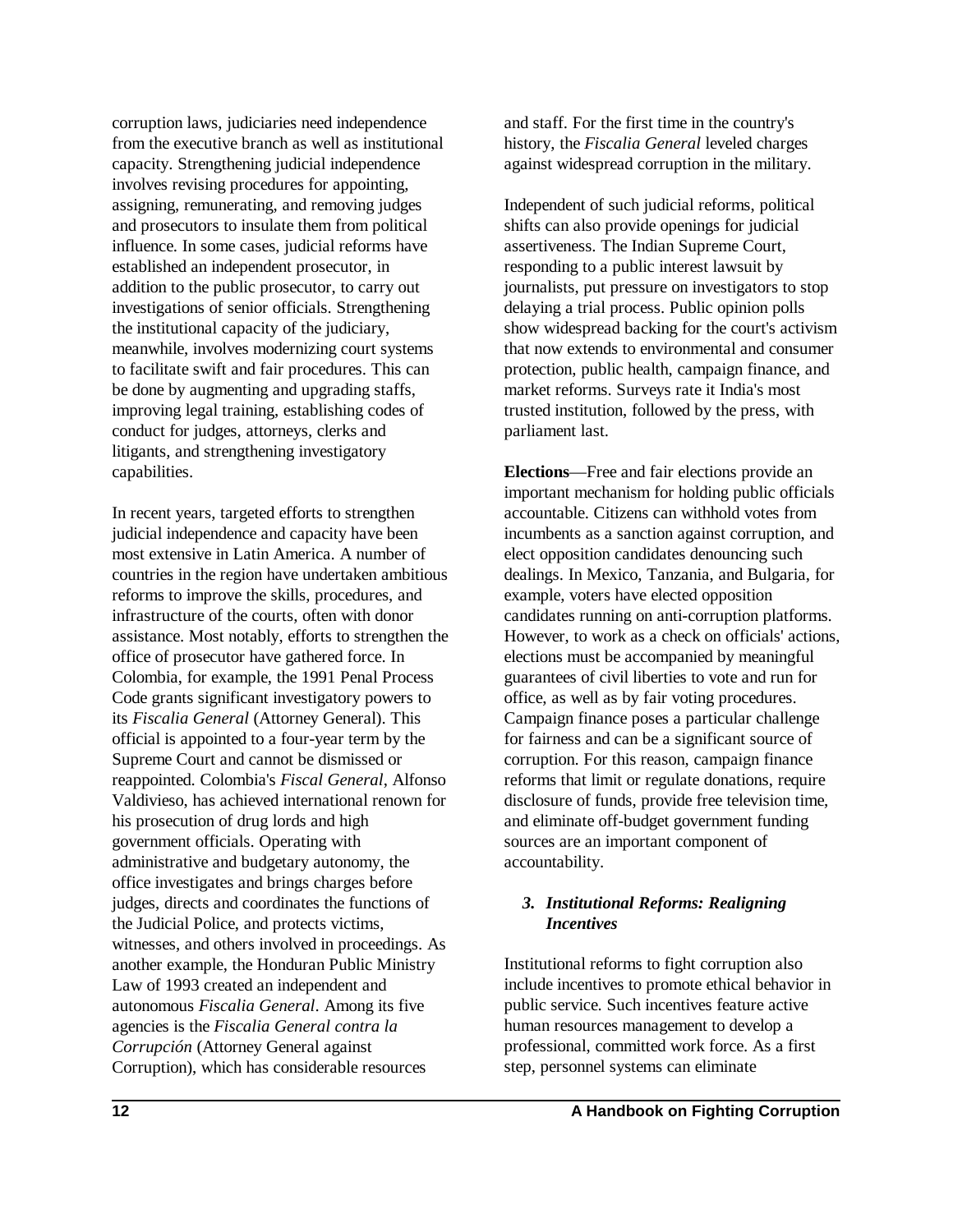unnecessary positions and reduce the number of employees through hiring freezes and attrition, retirement packages, dismissals, and removal of ghost workers from payrolls. Personnel systems can also tighten job requirements, establish antinepotism regulations, develop codes of ethics, and provide training where needed. Compensation systems must then provide a living wage, but also ensure sufficient remuneration to attract and retain qualified personnel. In some cases, salary increases can be financed through reductions in force. In addition, performancebased incentives can bolster morale, professionalism, and productivity. Systems can link performance to compensation or to such nonmonetary rewards as more challenging tasks, influential assignments, public recognition, and professional awards. Regular performance assessments become necessary components of an incentive system.

In the 1980s, Ghana introduced institutional reforms in tax and customs administration. The government dismissed or retired the most corrupt officials, improved wages and working conditions, and offered performance incentives for individuals and for the National Revenue Service as a whole. Revenue targets were established, and the National Revenue Service was given a bonus of 3.5 percent of tax revenue and 2.5 percent of customs revenue. As a result, tax and customs revenue rose from 6.6 percent to 12.3 percent of GDP between 1984 and 1988.

#### *4. Societal Reforms: Changing Attitudes and Mobilizing Political Will*

In addition to institutional reforms, efforts to fight corruption include societal reforms to change attitudes toward formal political processes and to mobilize political will for change. Societal reforms generate new information about the costs and causes of corruption to stimulate demand for change and provide guidance on what to change. Societal reforms also foster structures to facilitate monitoring and advocacy by civil society.

Without the mobilization of civil society, governments are unlikely to follow through on anti-corruption reforms once they enter politically difficult terrain.

**Surveys**—Surveys work to change attitudes and mobilize political will by defining the problem and focusing efforts to address it. Surveys can address the issue of corruption directly (e.g., corruption perception surveys) or approach it indirectly in politically sensitive situations (e.g., service delivery surveys). Corruption perception surveys ask individuals or businesses for their perception or experience of corrupt practices, often generating comparisons across branches and levels of government for national surveys, or across countries for international surveys. In its annual Corruption Perception Index, Transparency International draws upon seven international surveys of business people, political analysts, and the general public to rate approximately 50 countries on perceived levels of corruption. Service delivery surveys, by contrast, ask public service users about their satisfaction with specific services, such as utilities, housing, health, or education. While they may ask the total cost, waiting time, and negotiating time for service, these surveys do not ask for an appraisal of the level of corruption. They nonetheless provide essential information to help design reforms, monitor results, and ultimately make services more responsive to citizens' demands. The Economic Development Institute (EDI) of the World Bank and CIET International have assisted governments conduct service delivery surveys in Bosnia, Nicaragua, Tanzania, Uganda, Mali, and Jordan.

**Public Relations Campaigns—** Public relations campaigns work to increase understanding about the harm done by corruption and the ways to fight it. Using the mass media, community activities, or school programs, they highlight the link between corruption and poorer public services, lower investment, smaller growth rates, and more inequality. They also emphasize citizens' rights to services and demonstrate that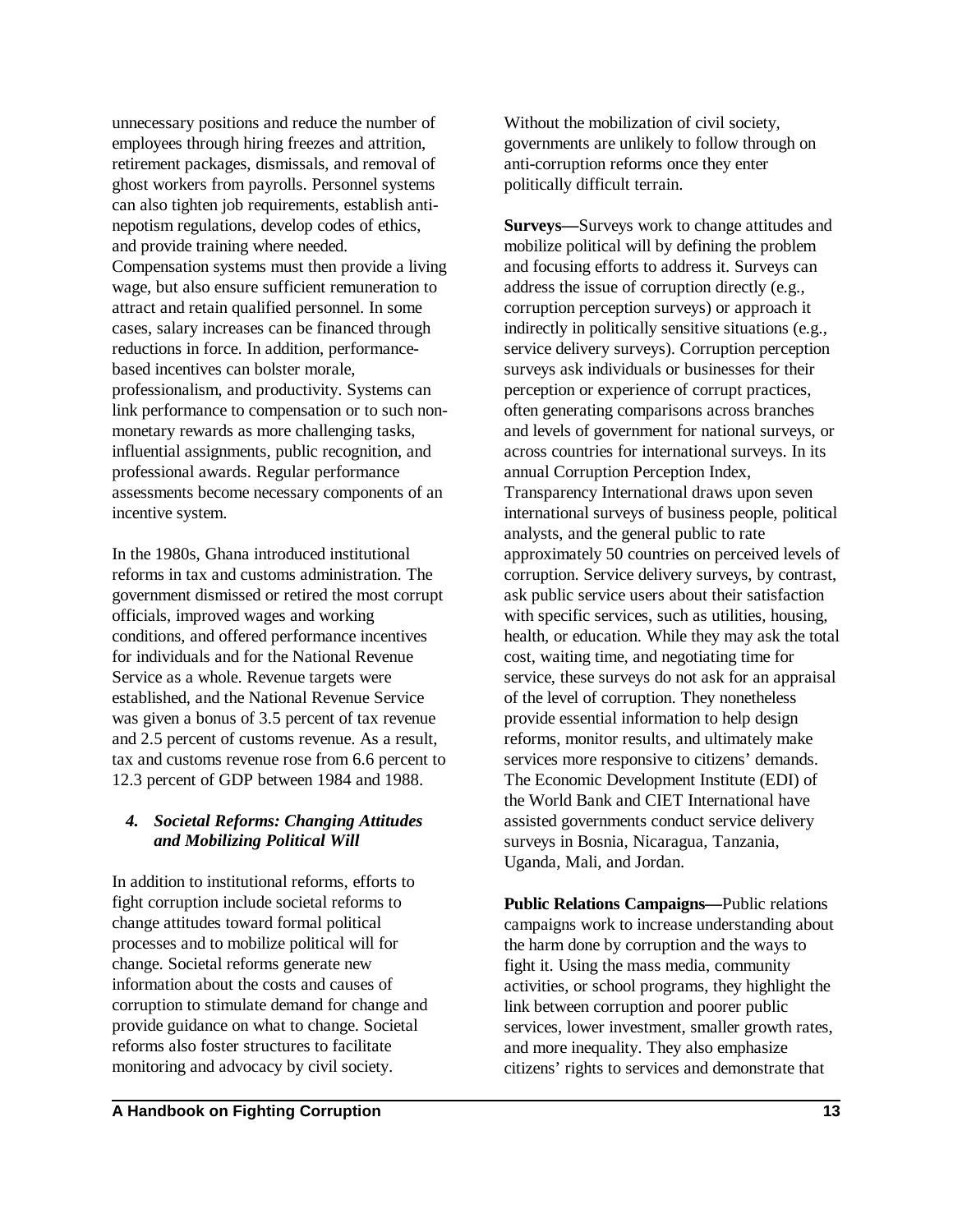corrupt officials are stealing the public's money. At the same time, these campaigns articulate procedures for reporting corrupt practices and advocating for reform. Once people feel they have a stake in eliminating corruption and the means to do something about it, they can demand more action from their representatives and strengthen political will. Notable sponsors of public relations campaigns include *Poder Ciudadano*, an Argentine NGO that developed imaginative television and radio spots denouncing corruption and sponsored an anti-corruption poster contest for school children; and Hong Kong's Independent Commission Against Corruption which has used press releases, public information announcements, interviews, documentaries, posters, information leaflets, meetings, public speaking, and work on school and university curricula to convey an anticorruption message to the public.

**Investigative Journalism—** Investigative journalism fosters anti-corruption attitudes and mobilizes political will for reform. In exposing corrupt acts, investigative reporting elicits popular indignation about corruption and puts pressure on the government to change. It is precisely this risk of exposure that motivates governments to censor the press and jail journalists. A free press, however, is not necessarily sufficient in the fight against corruption. In many countries, journalists need training about investigative techniques, professional standards, and newsroom organization. In Tanzania and Uganda, EDI organized workshops to train investigative journalists. These workshops were designed to raise the skills and confidence of journalists and to cultivate the media's commitment to fight corruption.

**Civic Advocacy Organizations—Civil society,** where it is free to organize and act, can become a vital partner in developing and strengthening ethical practices in the public sector. While a growing number of civic advocacy organizations (CAOs) have emerged to fight corruption, a

range of other civil society organizations can contribute to the cause without being organized specifically for that purpose. Most prominently, business and professional associations can be weighty advocates for government reform and at the same time effective champions of professional standards and self-regulation. For example, in 1996, the International Chamber of Commerce adopted rules of conduct that prohibit extortion and bribery for any purpose. The Chamber is working with national governments to enact or strengthen legislation combating extortion and bribery. Similarly, bar and accounting associations have established task forces on corruption and added the topic to meeting agendas. Religious groups, such as the Islamic community in Indonesia, can also exhort their members and political leaders to resist corruption.

CAOs also have been formed to analyze corruption problems, monitor public officials, and advocate for government reform. A few, like the 70-plus national chapters of Transparency International, are dedicated entirely to fighting corruption, while others have a broader focus. In Bulgaria, The Center for the Study of Democracy, for example, focuses more broadly on economic and legal reform; *Alianza Civica* in Mexico aims to increase competition and the accountability of the political system; and *Groupe Nouvelle Ethique* in Benin works to change public attitudes toward work, education, and democracy, as well as corruption. NGOs in other sectors, such as environment and health, are also developing their capability to advocate transparency and integrity. Consequently, in many countries, broad coalitions of CAOs have formed to fight corruption. Measures to strengthen their efforts include providing technical assistance and training on technical, financial, and organizational issues, and building an enabling environment to allow for their financial independence.

**Workshops—** Workshops offer an effective venue for changing attitudes about corruption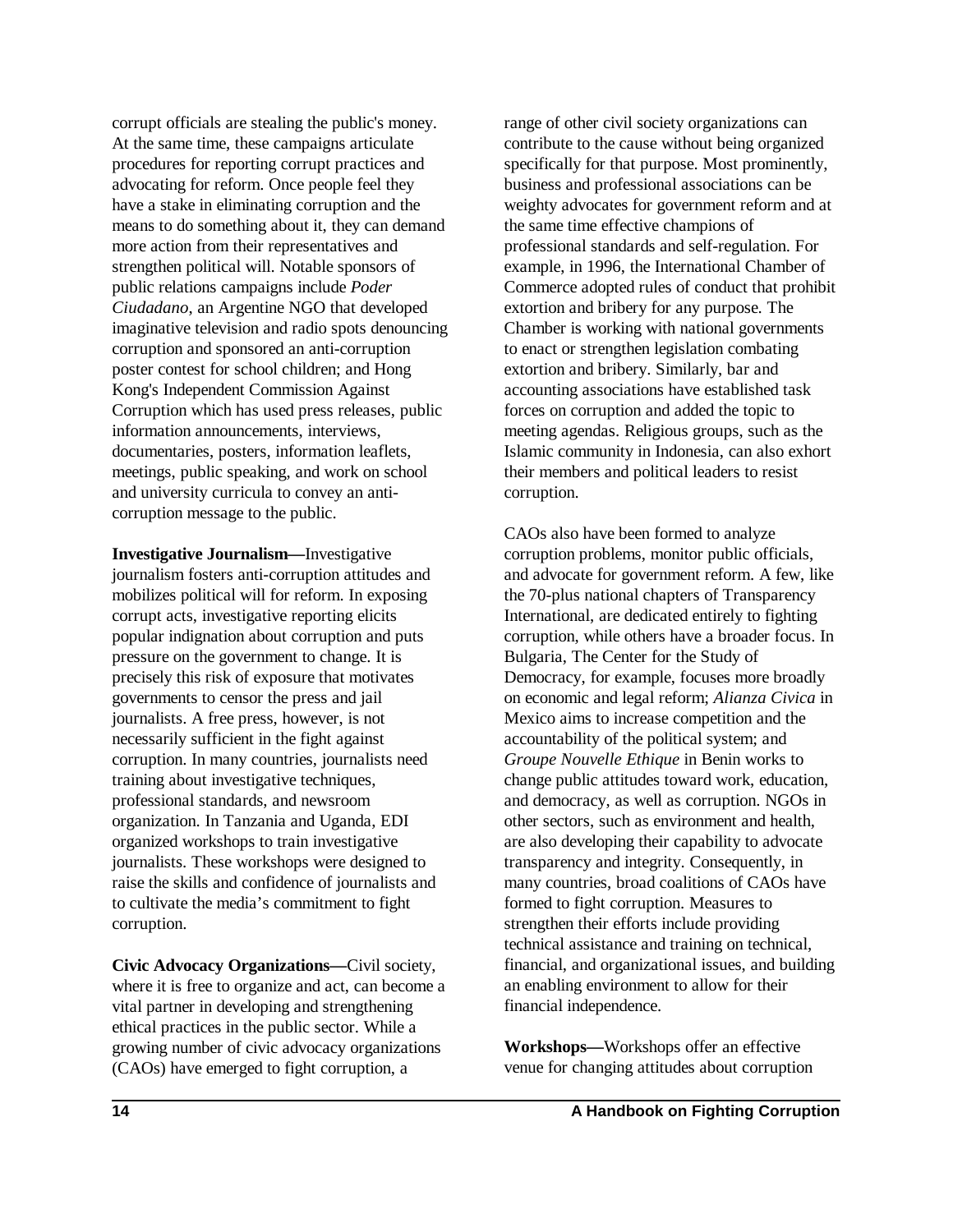and mobilizing political will for reform. Workshops strive to increase understanding of corruption and to generate practical strategies for reducing it. To do so, they rely on participatory diagnosis of the problems and development of an action plan, usually over the course of two to three days. Workshops— ranging from national integrity workshops with participants from the highest levels of government and civil society, to subnational workshops that bring together local political, economic, and social leaders, to workshops targeting a particular ministry or agency— can target many levels and parts of government. Transparency International and EDI have helped organize national integrity workshops in Uganda, Tanzania, Malawi, Mauritius, Ukraine, and Nicaragua.

**International Pressure—** Pressure from foreign governments and international organizations can mobilize and sustain domestic efforts to fight corruption. Bilateral diplomacy at the highest levels or through embassies, exhortations from international bodies such as the United Nations, and strong recommendations or conditionality from development assistance agencies can push reluctant reformers to address corruption issues. For example, World Bank president James Wolfensohn has effectively used his position to prod governments into action. International or regional treaties against corruption, such as the OAS Inter-American Convention Against Corruption, can also contribute to increasing official resolve to tackle the issues and initiate positive change.

#### **C. Assessment Methodology**

A strategy to fight corruption cannot and need not contain each of the institutional and societal reforms described. Rather, a strategy should fit the particular circumstances of a country, taking into account the nature of the corruption problem as well as the opportunities and constraints for addressing it. Therefore, designing a strategy requires an assessment of the extent, forms, and causes of corruption for the country as a whole

and for specific government institutions. At the same time, strategy formulation requires taking a close look at the political will for anti-corruption reform in government and civil society. Such an assessment entails a political economy analysis of the reform process to identify supporters and opponents of anti-corruption reform and their respective interests and resources.

The extent of corruption provides the first analytical cut of the assessment. The extent of corruption can range from sporadic, occurring in isolated intervals with no apparent order, to pervasive, permeating most government institutions in a country or affecting most activities within a specific institution. Sporadic corruption can pose problems for development, but does not have the same corrosive effect on political and economic systems as pervasive corruption. While the detriment caused by pervasive corruption makes it a key development issue, the comparatively lesser damage caused by sporadic corruption may not merit spending resources that could be invested in other development objectives.

Determining the form of corruption is the next step of the assessment. Is the corruption petty, involving lower-level officials and smaller resources, or is it grand, operating at the highest levels of government with huge sums of money? Is the corruption organized vertically, linking subordinates and superiors in a system of payoffs? Is it organized horizontally, linking separate branches of government or agencies in a corrupt network? Is it not organized at all? Does the corruption entail unilateral abuses by government officials (e.g., embezzlement and nepotism) or does it link public and private actors (e.g., through bribery, extortion, and fraud)? Similarly, is the corruption linked to organized crime or the military, entrenched in patterns of patronage, or embedded in elite networks? Finally, in what government institutions is corruption concentrated? For example, is the chief problem found in the customs agency, in government procurement, in tax collection, or in the police?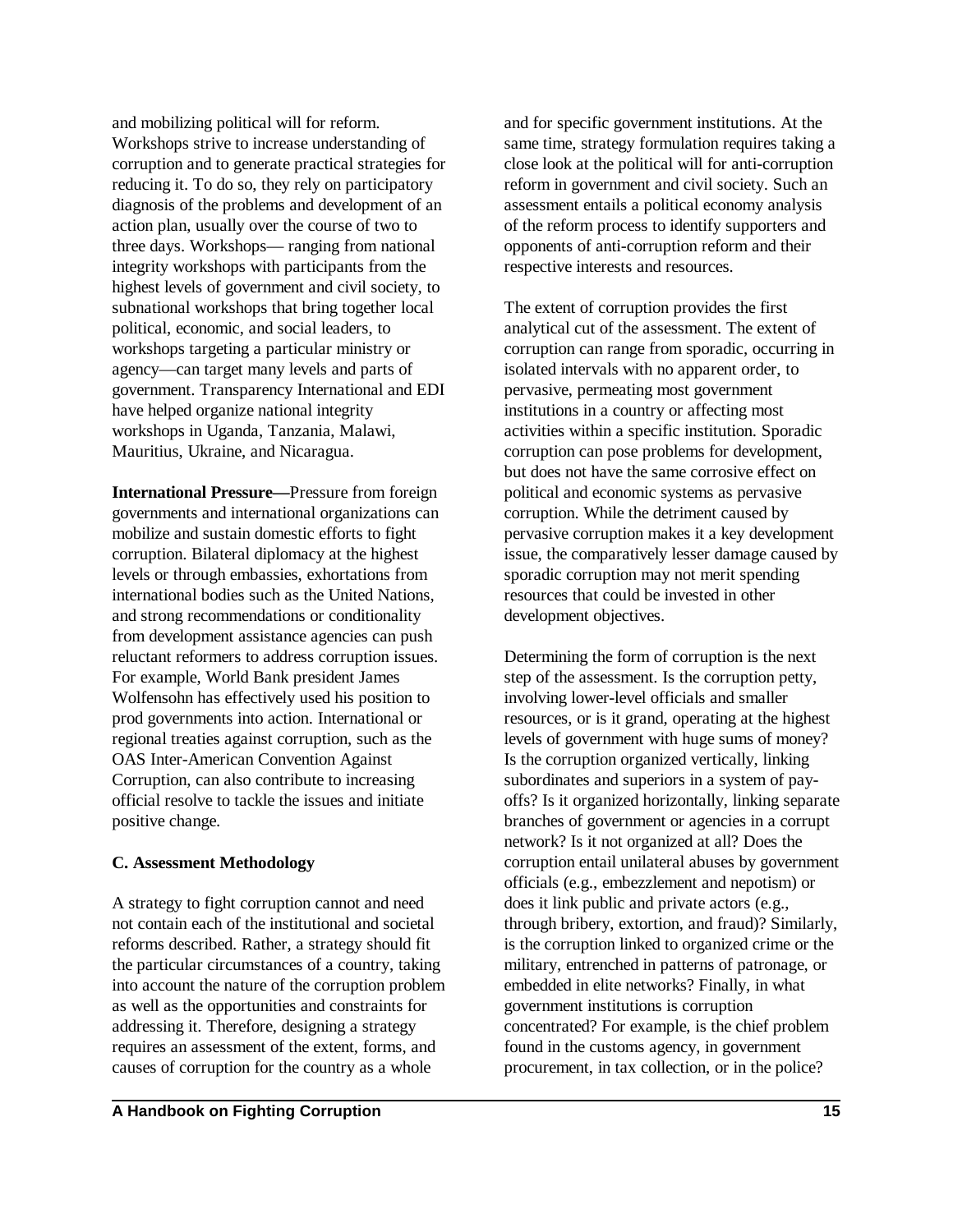The next level of analysis examines the causes of the different forms of corruption. For the country as a whole, what institutional problems or societal attitudes contribute to corruption? How do these institutional and attitudinal problems vary across institutions and regions within the country? For example, is the issue of wide government authority problematic in all areas or just in certain activities? Are there effective mechanisms of accountability or proper incentives in some institutions or levels of government? How do these operate? Are they replicable? Do anti-system attitudes vary across government institutions— between public education and tax collection, for example— or between national and subnational governments, or between different regional governments? Why?

Following an analysis of the corruption problem, the assessment must examine the opportunities and constraints for addressing it. The central issue for strategy development is the opportunity for reform in a country. While in many countries, there is limited or no opportunity to address the issue of corruption directly, in others, there may be partial or significant opening for reform. Openings to work in anti-corruption can arise from the following:

- CA change in government (e.g., the election of Stoyanov in Bulgaria, the impeachment of Bucaram in Ecuador, the resignation of Suharto in Indonesia, or the death of Abacha in Nigeria)
- CPublic outrage around scandals (e.g., the 1973 scandal involving a high-ranking police officer in Hong Kong)
- CAn opposition movement focusing attention on corruption (e.g., Mexico's two opposition parties campaigning against the ruling PRI)
- CAn economic crisis (e.g., South Korea's financial market collapse)

CExternal pressure (e.g., the IMF and World Bank conditionality imposed on Kenya)

Beyond such openings, the assessment needs to ascertain the broad level of support for and opposition to anti-corruption reform. That is, the assessment needs to identify supporters and opponents of reform among the ruling party, the opposition, the bureaucracy, subnational governments, the judiciary, the military, business, labor, civic groups, organized crime, donors, and foreign governments. It is also important to identify motivations and resources for supporting or opposing anti-corruption efforts. Motivations can be political, economic, or moral in nature, while resources can include investment capital, foreign assistance, coercion, votes, policy instruments, and moral authority.

#### **D. Programming Guidance**

A strategy to fight corruption must respond to the nature of the problem and the opportunities and constraints for addressing it. As suggested above, the extent of corruption provides the first decision-point in developing a strategy. Where corruption is sporadic, USAID missions' resources should probably best be used on other programming areas. However, where corruption is pervasive, USAID missions should further evaluate anti-corruption program options.

The degree of opening for reform is the second factor to consider when crafting a strategy. If there is little or no opening for reform, the strategy should concentrate on societal measures to increase awareness of the problem and mobilize political will for fighting corruption.

Examples of societal measures useful when there is little or no opening for reform:

CSupporting critics of corruption

CFostering anti-corruption networks

CPublicizing procedures and rights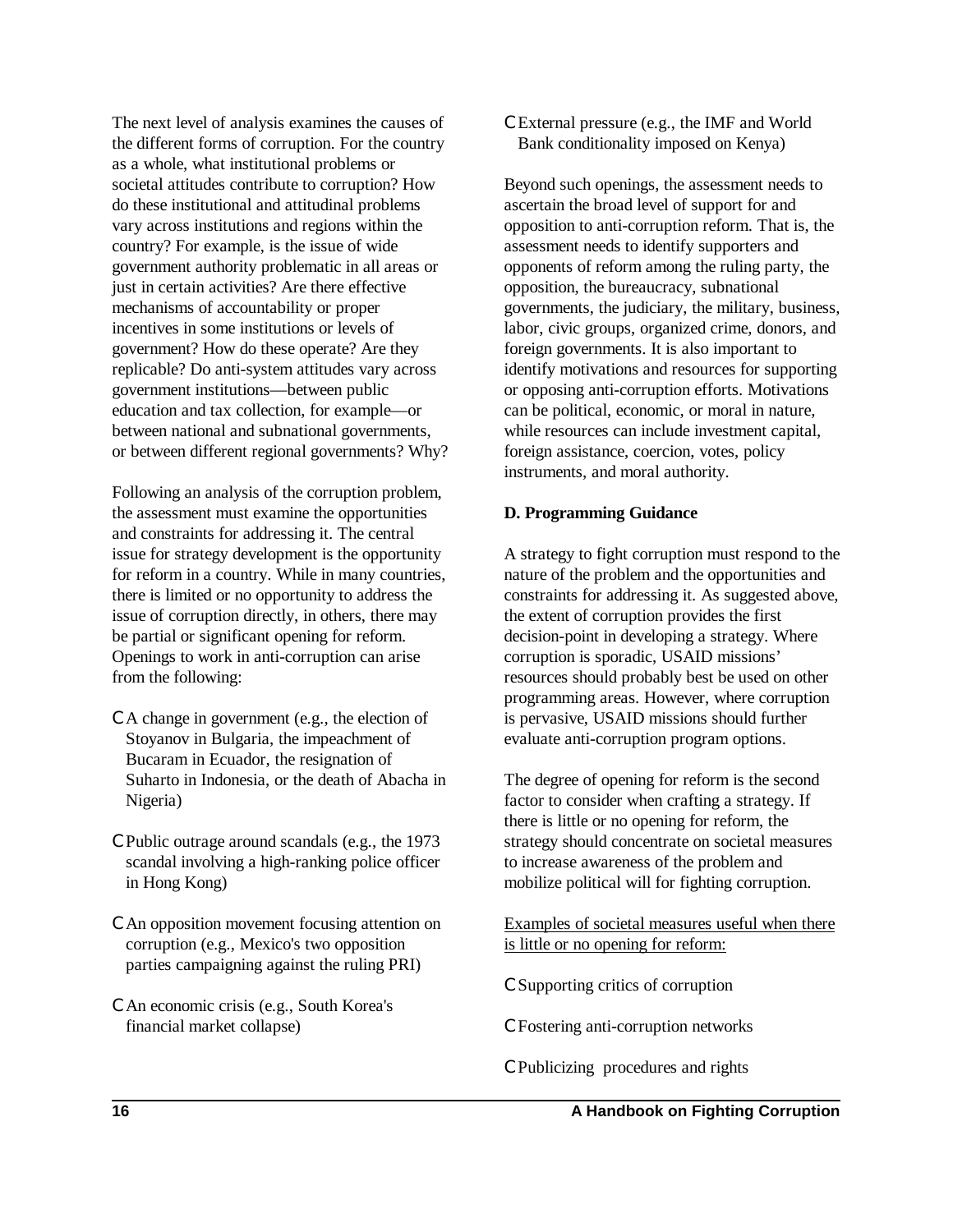- CConducting service-delivery or corruptionperception surveys
- CCommunicating the costs of corruption
- CPromoting a free press
- CIncreasing pressure from international organizations, foreign governments, and investors to take the issue seriously

At the same time, USAID missions may be able to support less politically sensitive institutional measures to reduce corruption. Institutional measures to limit the state's authority, such as economic liberalization, privatization, and procurement reform, may fit that criteria as they are often viewed in more technical, apolitical terms. Institutional measures to realign incentives, such as civil service reform, may also be feasible even where there is little or no opening for anti-corruption reform per se. On the other hand, measures to improve accountability are not likely to be supported by a government disinterested in or hostile to reducing corruption.

If, on the other hand, there is partial or significant opening for reform, the strategy should combine societal and institutional measures to combat corruption. Even though support for fighting corruption exists, societal measures are still needed to broaden awareness and institutionalize political will.

Examples of institutional and societal measures useful when there is support for reform:

- CTargeting government institutions where the corruption problem is serious and political will for change exists (often derived from a highlevel official who identifies his or her tenure with fighting corruption)
- CIdentifying specific interventions based upon root causes of the problem— wide authority, little accountability, or perverse incentives

CSponsoring integrity workshops

CFostering anti-corruption NGOs

- CEncouraging anti-corruption advocacy
- CPromoting civic monitoring
- CProviding training in investigative journalism
- CPromoting private sector efforts to prevent corruption
- CAdvocating international cooperation and conventions

For example, significant corruption in the customs authority and the presence of a reformer at its highest level may direct USAID anticorruption assistance to that institution. The specific reforms in customs may target personnel systems and ethics codes if perverse incentives are the main problem; transparency and oversight if little accountability is the main problem; or elimination and simplification of tariffs if wide authority is the main problem. More commonly, the reform of any government institution will incorporate some combination of these measures.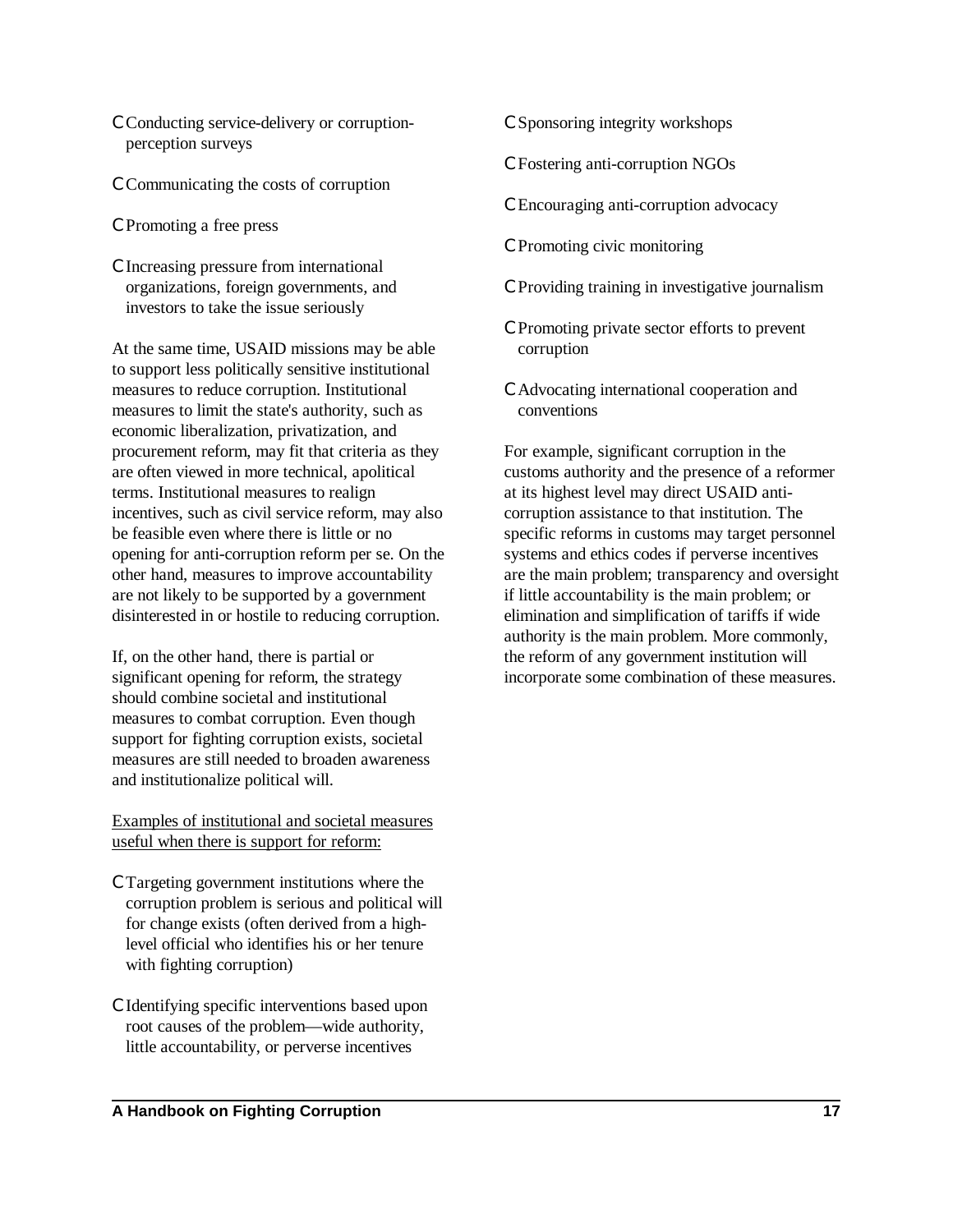As the foregoing makes clear, there is no silver bullet or singular response to corruption that will work in all circumstances. Just as corruption stems from a variety of institutional failings and societal predispositions, responses to corruption must vary to address particular causes.

corruption at a given time. While the mix of interventions will vary, use of societal measures to build and maintain awareness and political will is key to sustaining the effort. Where corruption is pervasive, the fight against it must be a public as well as a technocratic affair.

| <b>CAUSES OF AND RESPONSES TO CORRUPTION</b> |                                                                                                                                                                                                                                                |  |  |
|----------------------------------------------|------------------------------------------------------------------------------------------------------------------------------------------------------------------------------------------------------------------------------------------------|--|--|
| <b>Institutional Causes</b>                  | <b>Institutional Responses</b>                                                                                                                                                                                                                 |  |  |
| <b>Wide authority</b>                        | <b>Limit authority</b><br>E.g., privatization, liberalization, competitive procurement, competition<br>in public services                                                                                                                      |  |  |
| <b>Minimal accountability</b>                | Improve accountability through:                                                                                                                                                                                                                |  |  |
|                                              | <b>Transparency</b> , e.g., freedom of information legislation, financial<br>disclosure, open budget process, financial management systems                                                                                                     |  |  |
|                                              | <b>Oversight</b> , e.g., audit offices, inspectors general/ombudsmen/anti-<br>corruption agency, legislative oversight, hot lines, and whistle-blower<br>protection                                                                            |  |  |
|                                              | <b>Sanctions</b> , e.g., electoral, criminal, and administrative sanctions, judicial<br>reform                                                                                                                                                 |  |  |
| <b>Perverse incentives</b>                   | <b>Realign incentives, e.g., living wage, performance-based incentives,</b><br>professionalization, ethics codes, eliminating redundant and ghost<br>workers                                                                                   |  |  |
| <b>Societal Causes</b>                       | <b>Societal Responses</b>                                                                                                                                                                                                                      |  |  |
| <b>Anti-system attitudes</b>                 | <b>Raise awareness</b> about costs of corruption and mobilize political will for<br>reform, e.g., through surveys, public relations campaigns,<br>investigative journalism, civic advocacy organizations, workshops,<br>international pressure |  |  |

Moreover, responses must conform to a politically-constrained reality, adapting to the opportunities and constraints for fighting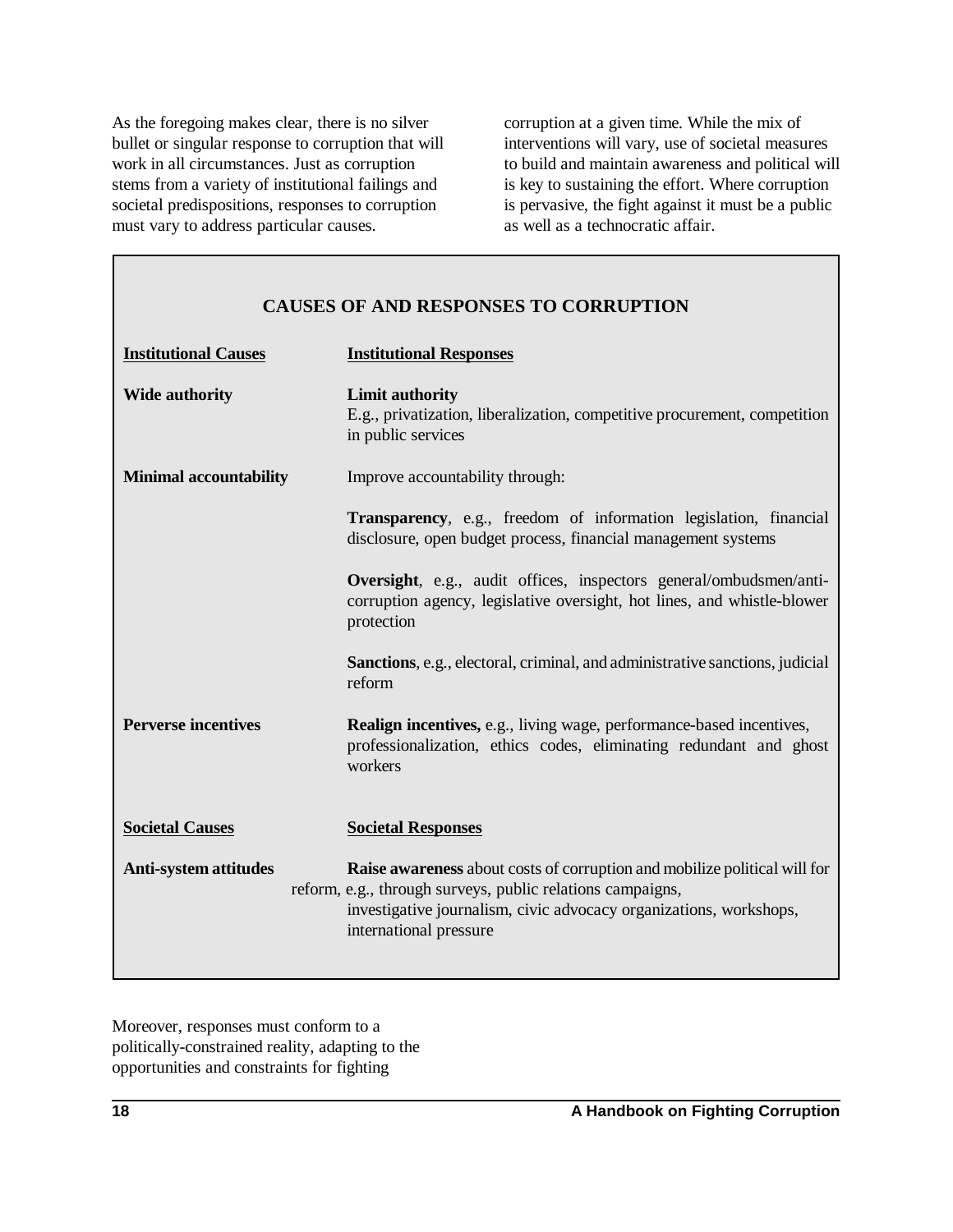### **IV. USAID ANTI-CORRUPTION EFFORTS**

#### **A. USAID/Washington**

In response to new opportunities and interest in working against corruption, USAID/Washington has taken a number of steps to promote Agency anti-corruption efforts. In December 1997, representatives from the Global Bureau (G), the Latin American and Caribbean Bureau (LAC), the Eastern Europe and New Independent States Bureau (ENI), the Asia and Near East Bureau (ANE), the Africa Bureau (AFR), the Bureau for Humanitarian Response (BHR), the General Counsel's Office (GC), and the Inspector General's Office (IG) convened an anticorruption working group that meets monthly to exchange information and coordinate work. Given the cross-sectoral nature of corruption, both economic growth and democracygovernance officers participate in the group. A subcommittee of the working group is developing policy guidance for Agency anti-corruption activities.

Coordinated through the working group, several bureaus are co-sponsoring anti-corruption workshops with the Organization for Economic Cooperation and Development (OECD). The group aims to broaden discussion of the OECD anti-bribery convention signed in December 1997. The LAC bureau co-sponsored a regional workshop in Argentina in September 1998; the ENI bureau co-sponsored a regional workshop in Turkey in October 1998; and the ANE bureau is co-sponsoring a regional workshop in the Philippines in July 1999. In addition, the Center for Democracy and Governance (G/DG), the Center for Economic Growth (G/EG), and ENI are co-sponsoring an international conference on the role of the private sector in fighting corruption. The conference will be held in Washington, D.C. in February 1999.

G/DG is also supporting anti-corruption efforts through a grant with Transparency International (TI). This grant, initiated in September 1997, provides \$2 million for intensive anti-corruption work in nine countries and for regional lessonslearned workshops. The country programs will start with an integrity workshop to help groups diagnose corruption problems and develop action plans to fight them. The grant targets Bulgaria, Ukraine, Bangladesh, Philippines, Benin, Ghana, Mozambique, Colombia, and the Dominican Republic. G/DG is also contracting with the Center for Institutional Reform and the Informal Sector (IRIS) to document four case studies of successful anti-corruption interventions that will feed into the regional workshops organized by TI.

Regional bureaus are also developing anticorruption initiatives. In 1998, the LAC Bureau initiated an assessment of its Regional Financial Management Improvement Project II, designed to improve governmental accountability and financial management. The bureau plans to issue a follow-on contract in 1999. The LAC project hosts a donor consultative group, publishes a monthly newsletter entitled *Accountability/Anticorruption*, sponsors regional teleconferences called Respondacon, and provides technical assistance. In December 1997, the ENI Bureau established an anti-corruption working group, developed an anti-corruption strategy for the region, and set aside funds over two years for anti-corruption support. Building on the LAC model, the bureau will use a contractor to establish a donor consultative group, support training workshops, assist assessment and strategy-design exercises, develop a newsletter and other information linkages, and write reports and program materials. Similarly, ANE has set aside money for an anti-corruption strategy.

LAC is also consulting with the Organization of American States (OAS) and the Inter-American Development Bank on follow-up workshops to the Inter-American Convention Against Corruption and the Summit of the Americas.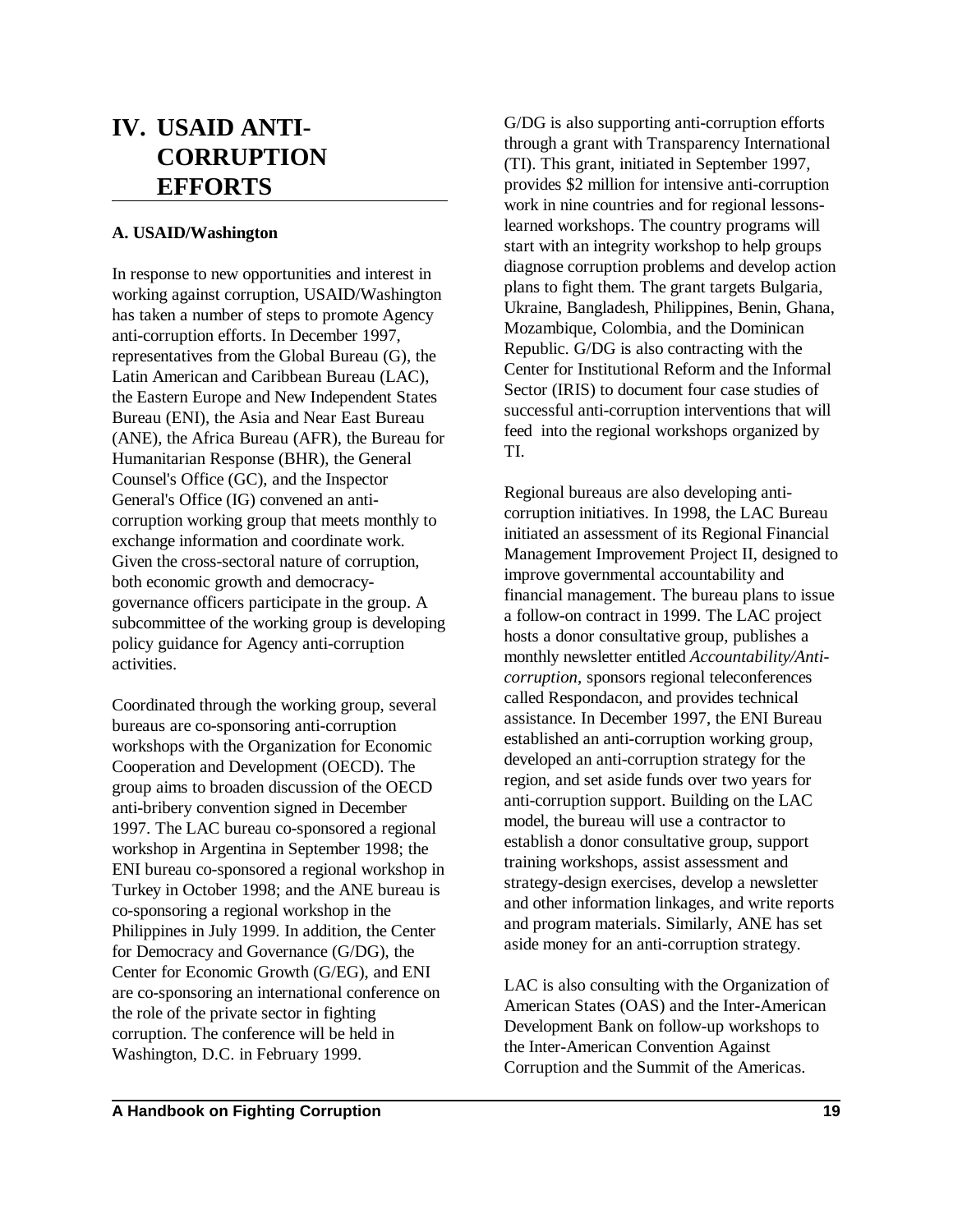#### LAC, USAID/Nicaragua, and

USAID/Guatemala also collaborated with the World Bank's Economic Development Institute on a Central America Regional Integrity Workshop held in September 1998. The workshop was designed to yield national action plans to fight corruption, with a special emphasis on harmonizing anti-corruption related statutes in the region. ENI is working with the World Bank on anti-corruption workshops and programs in Georgia and Albania and through the State Department's Coordinator's Office to coordinate anti-corruption efforts in Ukraine and Russia.

#### **B. Field Missions**

A number of USAID missions have begun developing anti-corruption programs. Through a G/DG grant to TI, missions in Benin, Ghana, Bangladesh, Philippines, Colombia, Dominican Republic, Bulgaria, and Ukraine are helping establish local TI chapters, funding anticorruption surveys, and launching integrity workshops. In addition to their work with TI:

- C USAID/Bulgaria is funding a coalition of NGOs dedicated to fighting corruption.
- C USAID/Ukraine is sponsoring local integrity workshops in two *oblasts* (regional level government), to provide training in investigative journalism, and to support advocacy for public hearings and freedom of information laws.
- C USAID/Benin is providing assistance to the Chamber of Accounts of the Supreme Court and the Inspector General's Office of the Ministry of Finance.

Other missions have also begun working in this area:

C USAID/Nicaragua recently conducted a survey of public perceptions of corruption and is carrying out a public education campaign on citizens' rights and responsibilities. It is

also supporting local watchdog organizations, and is providing assistance for an integrated financial management system.

- C In 1998 USAID/Russia allocated funds toward new programs in judicial ethics and organization; the establishment of a court bailiff service; financial disclosure and government procurement issues; and the development of standardized auditing and accounting procedures.
- C USAID/Georgia and USAID/Albania have funded surveys of corruption perceptions and are working with the World Bank to develop anti-corruption programs.
- C USAID/Tanzania has supported audit training in the Office of Controller Auditor General and has funded civil society organizations to hold anti-corruption workshops and produce anti-corruption pamphlets for students in secondary schools.
- C USAID/Madagascar has sponsored a series of seminars for the Inspector General's Office and the Office of Accounts.
- C USAID/Peru has provided support for the modernization of the Controller General's Office.
- C USAID/South Africa and USAID/Guatemala have funded work on ethics legislation.
- C Missions in El Salvador, Paraguay, and the Central Asian Republics are funding anticorruption assessments.

#### **C. Indicators**

Performance monitoring is a necessary and integral part of good program management. For U.S. government-funded programs, it fulfils the intent of the 1994 *Government Performance and Results Act* (the Results Act). To this end, performance information is combined with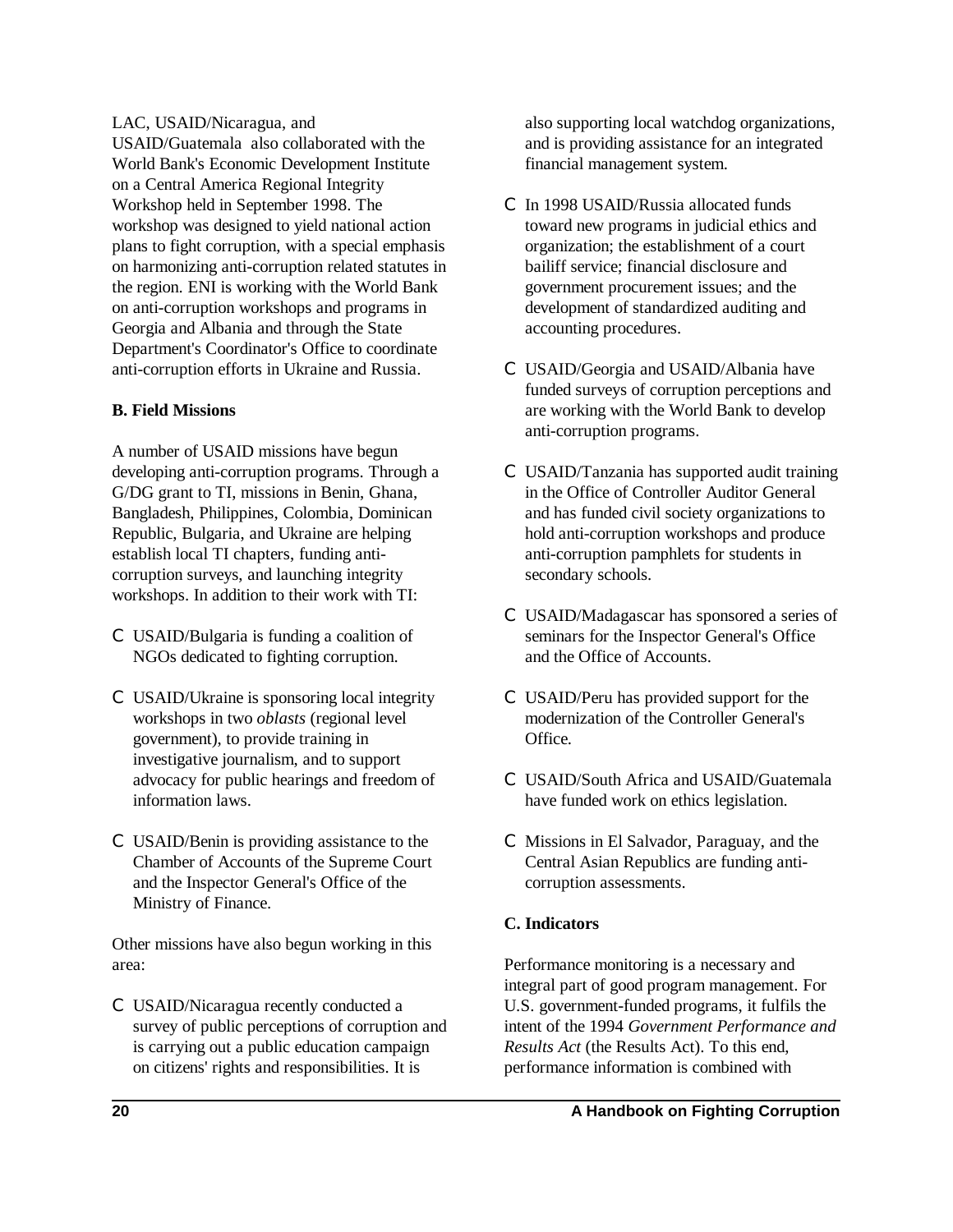broader trend information within the Agency's goal areas to report results to the Office of Management and Budget, Congress, and the public. Nevertheless, the primary purpose of performance indicators is to assist in making programmatic decisions and learning from past experience.

The following indicators are suggestive. A more comprehensive list of indicators for rule of law, elections, civil society, and governance programming can be found in G/DG's *Handbook of Democracy and Governance Indicators* (PN-ACC-390). Please refer to this document for more details. For ordering information, see back inside cover of this publication.

#### *1. Indicators of Government Performance*

- C Public perceptions of corruption in the delivery or provision of selected government services, as reported in opinion polls
- C Perceptions of corruption by surveys of business persons or firms attempting to do business with the state
- C Time and real cost to customers of getting a license from a selected licensing agency or a connection to utilities through a government utilities company

#### *2. Indicators of Anti-Corruption Laws and Regulations*

C Establishment of a code of conduct or other legally binding statements for elected and government officials

#### *3. Indicators of Oversight Mechanisms on Maintenance of Ethical Standards*

C Maintenance and adequate funding of an independent auditor-general's office or equivalent organization that regularly audits government accounts; an inspector-general's office that regularly monitors government

contracting and procurement practices; or an office of government ethics to monitor and implement a code of ethics

- C Percent of government budget audited according to required standards in the last financial year and/or percent of government contracts and procurements reviewed by the inspector general's office
- C Percent/number of government departments/agencies with audit findings (e.g., that find an error) and/or equivalent for inspections of contracts and procurements
- C Percent/number of examples of full investigation of significant breaches of procedures or ethics at relatively high level being pursued fully and fairly to transparent outcome, and if necessary, to enforcement/punishment
- C Effectiveness of legislative oversight
- C Number of NGOs with specialized capacity to analyze, monitor and publicize government corruption

#### *4. Professionalization of Recruitment and Management*

- C Percentage of new officers recruited by competitive exam conducted in a "fair" manner
- C Number or percent of government financial/accounting systems operating under an integrated financial management system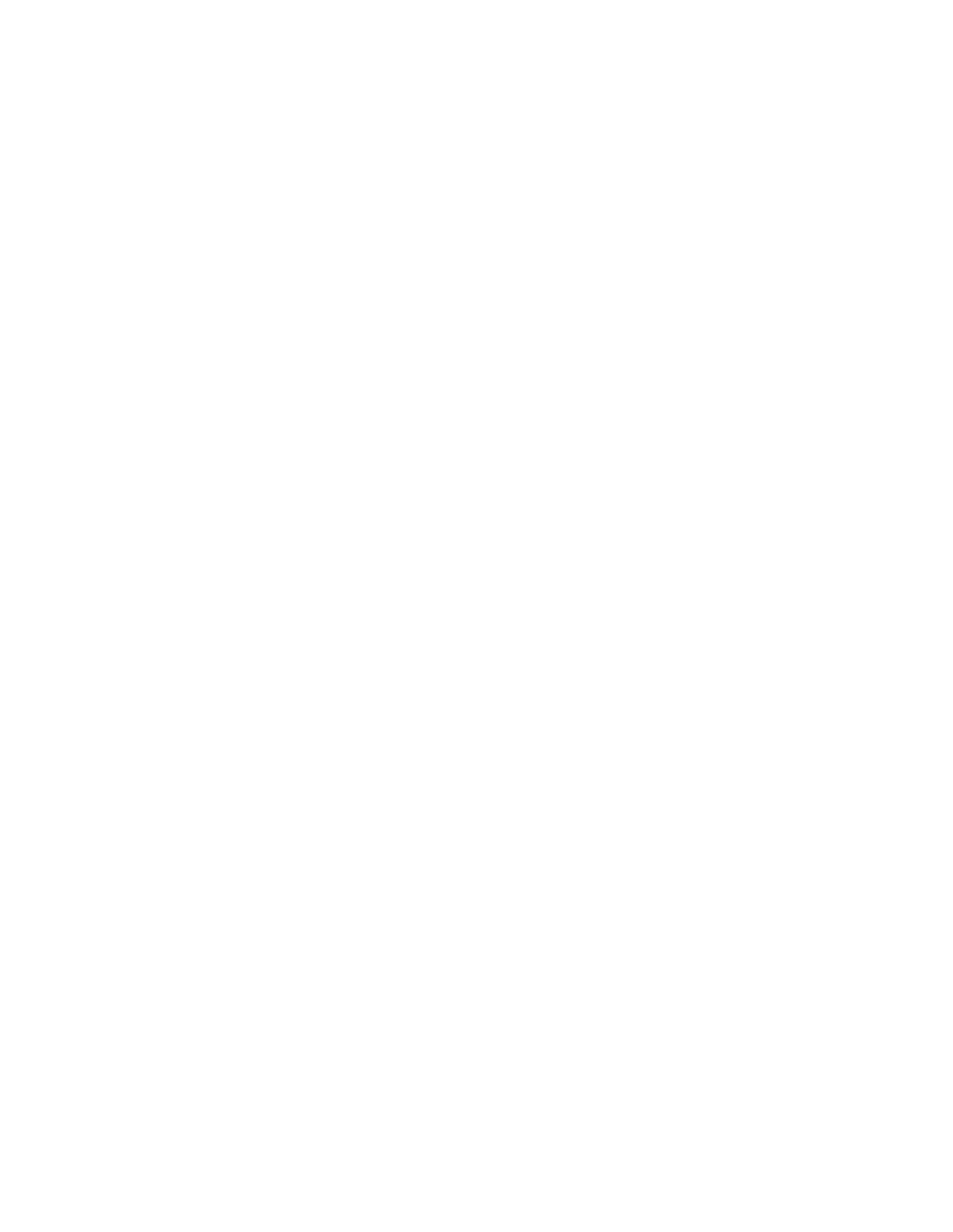### **V. PARTNERS**

#### **A. USAID Implementing Mechanisms**

G/DG supports Transparency International's program to strengthen public support for anticorruption programs and enhance transparency and accountability in government through an ongoing cooperative agreement. In addition, G/DG has several mechanisms available to assist USAID missions in the design, implementation, and evaluation of anti-corruption activities. The mechanisms are described in detail in *The Center for Democracy and Governance User's Guide*. Briefly, they include (1) the Implementing Policy Change contract with Management Systems International which can be tapped to help public and private organizations manage the development and implementation of new policies, including those related to anti-corruption; and (2) Indefinite Quantities Contracts with Associates in Rural Development, Development Alternatives, and Casals and Associates. The three IQCs, all of which are for general governance-related activities, including anti-corruption work, are scheduled to expire March 31, 1999. It is planned that they will be replaced by two anticorruption specific IQCs. USAID Global Bureau's Center for Economic Growth has IQCs with the Center for Institutional Reform and the Informal Sector (IRIS) and Associates in Rural Development/Checci, both of which can also be tapped for anti-corruption work.

#### **B. International Organizations**

International organizations actively involved in the issue of anti-corruption include the following:

- C Organization for Economic Cooperation and Development (OECD)
- C The World Bank
- C The International Monetary Fund (IMF)
- C United Nations
- C Organization of American States (OAS)
- C Global Coalition for Africa (GCA)
- C Council of Europe
- C Asia-Pacific Economic Cooperation (APEC)
- C Regional Development Banks
- C World Trade Organization (WTO)
- C International Chamber of Commerce (ICC**)**

#### **C. Private and Nongovernmental Organizations**

**Transparency International (TI)**— Founded in 1993, TI now has local chapters in over 70 countries. TI builds national, regional, and global coalitions embracing the state, civil society, and the private sector to fight corruption. TI assists in the design and implementation of effective integrity systems and collects, analyzes, and disseminates information to raise public awareness about the damaging impact of corruption. TI has developed a *Source Book on Integrity Systems* and an annual corruption perception index, both available on their web site.

**Soros Foundation**— The Soros Foundation provides assistance to TI and to local NGOs for anti-corruption work in Eastern Europe and the New Independent States.

**The Asia Foundation (TAF)—TAF has a core** regional project in anti-corruption, with programs in Korea, Indonesia, Vietnam, Thailand, Bangladesh, and Nepal. It specializes in constituency-building and demand- articulation for anti-corruption reform.

### **Institutional Reform and the Informal Sector**

**(IRIS)**— IRIS organized a training seminar on anti-corruption in Senegal, documented an anti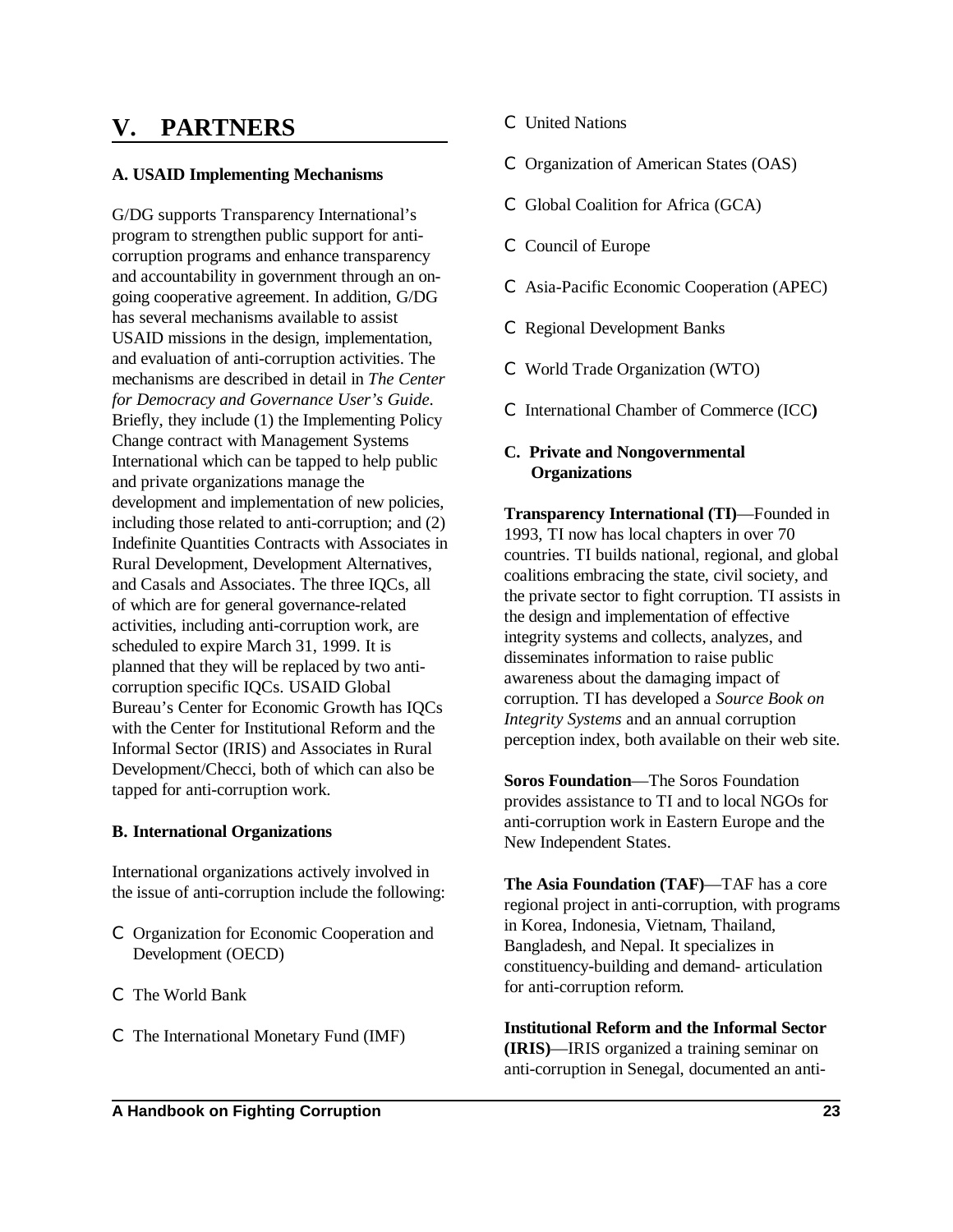corruption mechanism for food aid in Nepal, and researched the effects of weak governance on the ability of West African nations to mobilize resources for basic services.

#### **National Democratic Institute (NDI)**— NDI

assisted the South African and Turkish parliaments with adopting ethics codes and has held symposiums on ethics and transparency in Paraguay and Southern Africa.

#### **International Republican Institute (IRI)**— IRI

held national conference in Guatemala to promote ethics and accountability in the political process.

#### **D. Other U.S. Government Offices**

Vice President Al Gore and other high level U.S. government officials have undertaken bilateral missions to promote anti-corruption initiatives. In addition to USAID, other U.S. government offices have helped a number of foreign governments establish ethics offices and develop ethics codes, worked with OECD to develop an ethics checklist, participated in technical exchanges with the Chinese government on oversight functions, provided technical assistance to supreme audit institutions in a range of presence countries, broadcast, and/or worked to identify transparency as a theme for President Bill Clinton's trip to Africa in 1998.

They include the following:

- C U.S. Office of Government Ethics (OGE)
- C State Department's Office of Inspector General
- C Department of Commerce
- C Department of State

C U.S. Information Agency

**E. Web Sites**

All of the previously mentioned organizations have updated web sites to facilitate access to information on their work.

The Asian Development Bank **http://www.adb.org**

Asia-Pacific Economic Cooperation **http://www.apecsec.org.sg**

Council of Europe **http://www.coe.fr/index.asp**

Global Coalition for Africa **http://www.gca-cma.org**

The Inter-American Development Bank **http://www.iadb.org**

International Chamber of Commerce **http://www.iccwbo.org**

The International Monetary Fund **http://www.imf.org**

The Organization for Economic Cooperation and Development **http://www.oecd.org**

Organization of American States **http://www.oas.org**

Transparency International **http://www.transparency.de** 

United Nations **http://www.un.org**

U.S. Agency for International Development **http://www.info.usaid.gov**

The U.S. Department of Commerce **http://www.ita.doc.gov/legal** 

The U.S. Information Agency **http://www.usia.gov/topical/econ/bribes**

The U.S. Office of Government Ethics **http://www.usoge.gov**

The U.S. State Department (Office of Inspector General) **http://www.state.gov/www/dept/oig/index.html**

The Vice President's Office **http://www.whitehouse.gov/WH/EOP/OVP/html/Gore\_Home.ht ml**

The World Bank **http://www.worldbank.org**

World Trade Organization **http://www.wto.org**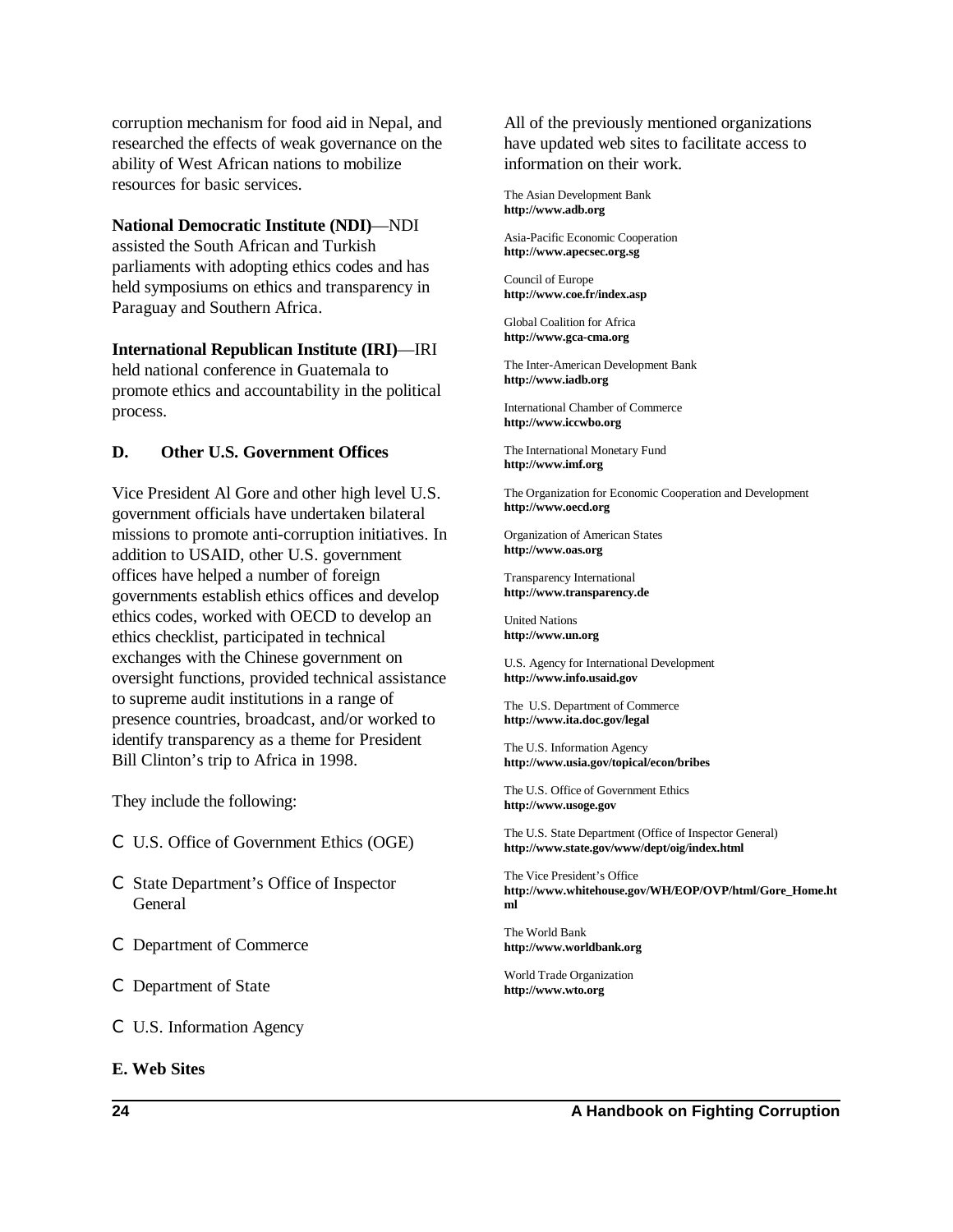### **BIBLIOGRAPHY**

- Ades, Alberto, and Rafael di Tella. "Competition and Corruption." Working Paper, Oxford University Institute of Economics and Statistics, 1994.
- Alam, M. "Some Economic Costs of Corruption in LDCs." *Journal of Development Studies* 27: 89-97 (1991).

Alam, M. "A Theory of Limits on Corruption and Some Applications." *Kyklos* 48(3): 419-35 (1995).

Alatas, S. *Corruption: Its Nature, Causes and Functions*. Aldershot, 1990.

Anduiig, Jens and Kalle Moene. "How Corruption May Corrupt." *Journal of Economic Behavior and Organization* 13 (1990).

Anechiarico, Frank, and James B. Jacobs. *The Pursuit of Absolute Integrity.* Chicago: University of Chicago Press, 1996.

Banfield, Edward. "Corruption as a Feature of Governmental Organizations." *Journal of Law and Economics* 3 (1975).

Barker, Anthony. *The Upturned Stone: Political Scandals in Twenty Democracies and Their Investigation Processes*. Essex Papers in Politics and Government. No. 92, Location University of Essex, 1992.

Barlow, C.H.M. "Ethical Codes for African Administrations: Nature, Content, Limitations and Required Improvements." In Sadig Rasheed Olowu, ed. *Ethics and Accountability in African Public Service.* Nairobi, Kenya: ICIPE Science Press, 1993.

Beenstock, Michael. "Corruption and Development." *World Development* 7:15-24.

- Berkman, Steve. "Corruption and its Impact on Contract Management." Mimeograph, World Bank, Washington, D.C., 3 April 1995.
- Besley, Timothy, and John McLaren. "Taxes and Bribery: The Role of Wage Incentives." *The Economic Journal* 103: 119-41 (1993).
- *Building a Global Coalition Against Corruption: Transparency International Report 1995*. Berlin: Transparency International, 1995.

Caiden, Gerald E. and Jung H. Kim. "A New Anti-Corruption Strategy for Korea." *Asian Journal of Political Science* 1(1) (June 1993).

Callahan, Daniel. "Legislative Codes of Ethics." In New York. *Representation and Responsibility: Exploring Legislative Ethics*.

Bruce Jennings and Daniel Callahan, eds. New York: Plenum Press, 221-34 (1985).

Carino, Ledivinia V. ed. *Bureaucratic Corruption in Asia: Causes, Consequences and Controls*. Berkeley: University of California Press, 1988.

Charlick, Robert. "Corruption and Political Transition: A Governance Perspective." *Corruption and Reform* 7(3): 177-88 (1993).

Chew, D.C.E. "Internal Adjustments to Falling Civil Salary: Insights from Uganda." *World Development* 18(7) (July 1990).

Chubb, Judith. "The Social Bases of an Urban Political Machine: The Christian Democrat Party in Palermo," In Shmuel N. Eisenstadt, and Rene Lemarchand, eds., *Political Clientelism, Patronage and Development*. London: Sage, 1981.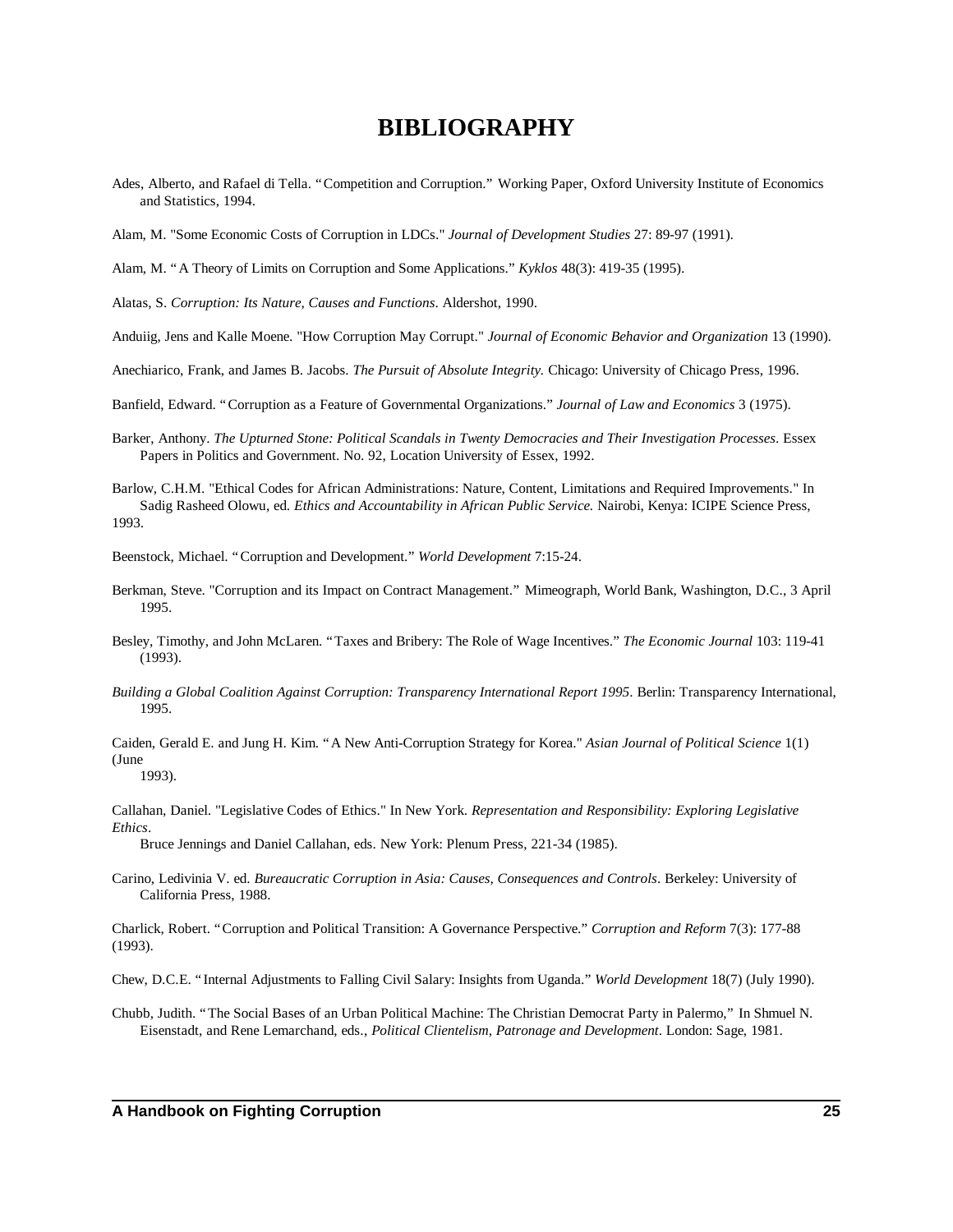- Clark, David. "*Dirigisme* in an Asian City State: Hong Kong's ICAC." Paper presented at the Thirteenth World Congress, International Political Science Association, Paris, 1985.
- Clark, Michael, ed. *Corruption: Causes, Consequences and Control*. Pinter, 1983.

Coronel, Gustavo, "Curbing Corruption in Venezuela." *Journal of Democracy* 7(3): 157-63 (1996).

Coronel, Gustavo. *Venezuela: La Agonia del Subdesarrollo*. Caracas. 1990.

Correa, Hector. "Comparative study of bureaucratic corruption in Latin America and the USA." *Socioeconomic Planning Science* 19(1): 63-79 (1985).

North/South Center, Corruption and the Consolidation of Democracy in Latin America. University of Miami, 1995.

- United Nations Development Programme. "Corruption and Good Governance." Discussion Paper 3. MDGD, 1997.
- Dia, Mamadou. *A Governance Approach to Civil Service Reform in SubSaharan Africa*. World Bank Technical Paper 225. Washington, D.C. (1993).
- Dobel, J.P. "The Corruption of a State." *American Political Science Review* 72(3): 958-73 (September 1978).
- Doig, Alan. "Good Government and Sustainable Anti-corruption Strategies: A Role for Independent Anti-corruption Agencies?" In Rick Stapenhurst and Kpundeh, eds. *Fighting Corruption: Lessons of Experience*. EDI Seminar Series. Washington, D.C.: World Bank, forthcoming, 1997.
- Eigen, Peter. "Combating Corruption Around the World." *Journal of Democracy* (1996).
- Elliot, Kimberly, ed. *Corruption and the Global Economy*. Washington, D.C.: Institute for International Economics, 1997.
- Ericson, Richard E. "The Russian Economy Since Independence." In Gail Lapidus, ed. *The New Russia: Troubled Transformation.* Boulder, Colo.: Westview Press, 1995.
- "Ethics, Accountability and Transparency in Uganda: Assessing Current Situation and Looking Ahead." Report on a Mission to Uganda. Economic Development Institute of the World Bank and Transparency International, Washington, D.C.: February 1995.
- Etzione, Amitai. "The Fight against Fraud and Abuse." *Journal of Policy Analysis and Management* 2: 26-38 (1982).
- Euben, J.P. "On Political Corruption." *The American Review* 36(1): 103-18 (Winter 1978).
- Feld, Werner J. *Multinational Corporations and UN Politics: The Quest for Codes of Conduct*. New York: Pergamon Press, 1980.
- Flynn, Peter. "Collor, Corruption and Crisis: Time for Reflection." *Journal of Latin American Studies* 24: 351-71 (1993).
- Gardiner, J. "Defining Corruption." Paper Presented at the Fifth International Anti-corruption Conference, Amsterdam, March 1992.
- Geddes, Barbara, and Artur Riberiro Neto. "Institutional Sources of Corruption in Brazil." *Third World Quarterly* 13(4): 6-41 (1992).
- Gibbons, K.M. "Toward an Attitudinal Definition of Corruption." In A. Heidenheimer, M. Johnston, and V.T. LeVine (eds.). *Political Corruption: A Handbook*. New Brunswick, New Jersey: Transaction Press, 1988, 165-71.

Goodman, Timothy. "Political corruption: the payoff diminishes." *American Enterprise* 5(9): 19-27 (1994).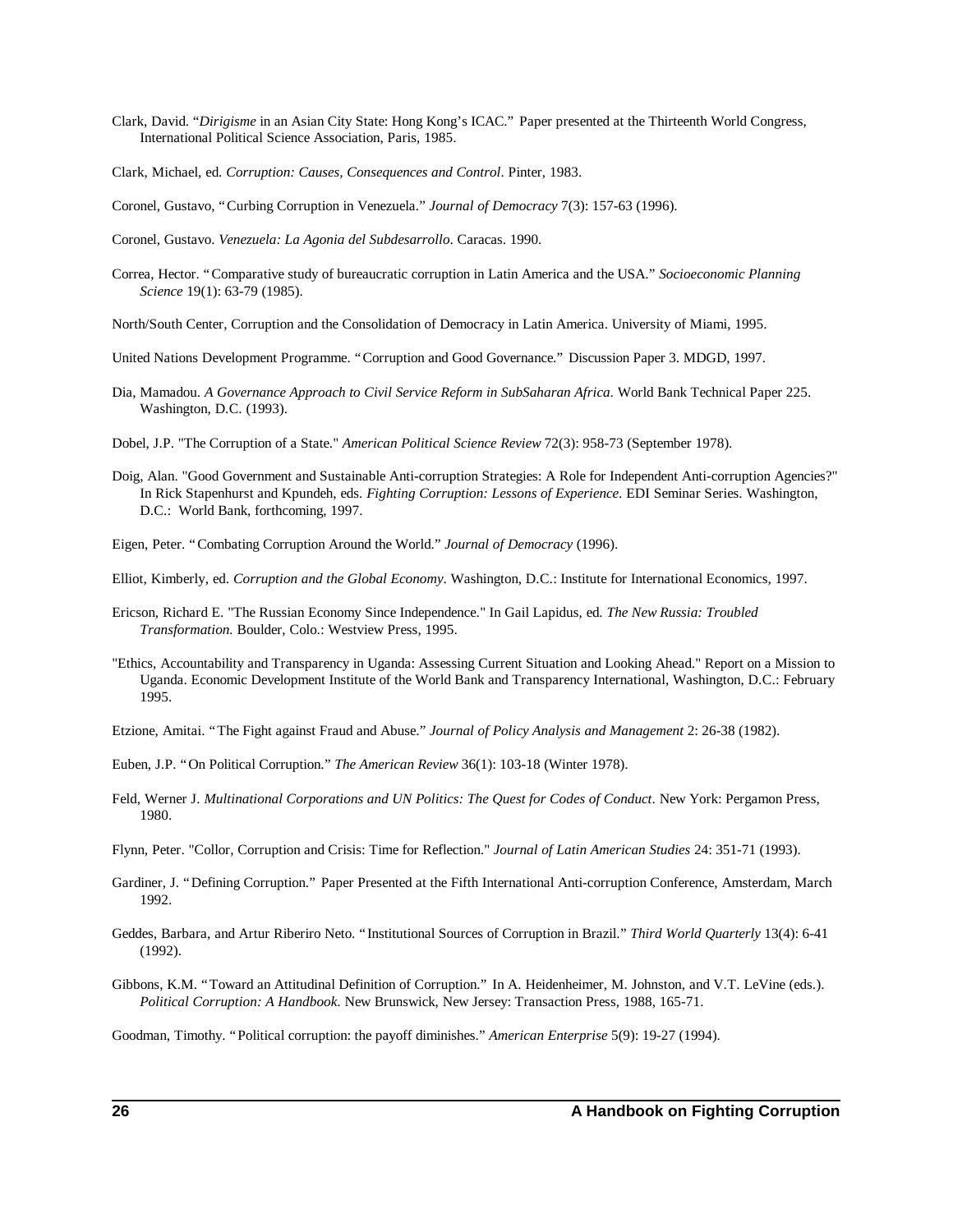- Gould, David. *Bureaucratic Corruption and Underdevelopment in the Third World: The Case of Zaire*. New York: Pergamon Press, 1980.
- Gould, David J. and José A. Amaro Reyes. "The Effects of Corruption on Administrative Performance: Illustrations from Developing Countries." Staff Working Paper Number 580: Washington, D.C.: World Bank Management and Development Series Number 7, 1983.
- Gorta, Angela and Suzie Forell. *Unraveling Corruption: A Public Sector Perspective: A Survey of NSW Public Sector Employees' Understanding of Corruption and Their Willingness to Take Action.* Independent Commission Against Corruption Research Report No. 1: April 1994.
- Grabosky, Peter N. "Citizen coproduction and corruption control." *Corruption and Reform* 5: 125-51 (1990).
- Hancock, Graham. *Lords of Poverty: The Power, Prestige, and Corruption of International Aid Business*. Atlantic Monthly Press, 1989.
- Hao, Yufan and Michael Johnson. "Reform at the Crossroads: An Analysis of Chinese Corruption." *Asian Perspective* 19(1): 117-49 (1995).
- Harsch, E. "Accumulators and Democrats: Challenging State Corruption in Africa." *Journal of Modern African Studies* 31(1): 31-48 (1993).
- Hartlyn, Jonathan. "Crisis-ridden elections (again) in the Dominican Republic: neopatrimonialism, presidentialism, and weak electoral oversight." *Journal of InterAmerican Studies and World Affairs* 36(10): 911-44 (1994).
- Heidenheimer, Arnold J., M. Johnston, and V. T. Levine, eds. *Political Corruption: A Handbook*. New Brunswick and Oxford: Transaction Publishers, 1987.
- Henderson, Kimberly. *Internal Controls*. Berlin: Transparency International, 1995.
- Henderson, Kimberly. *Whistleblowers*. Berlin: Transparency International, 1995.
- Jabbra, J.G. "Bureaucratic Corruption in the Third World: Causes and Remedy." *Indian Journal of Public Administration* 22: 673-91 (October-December 1976).
- Jagannathan, N. Vijay. "Corruption, Delivery Systems, and Property Rights." *World Development* 14(1): 127-32 (1986).

Johnston, Michael. "Corruption as a Process: Lessons for Analysis and Reform." Paper Presented at the Fifth International Anti- Corruption Conference, Amsterdam, 1992.

Johnston, Michael. "'Micro' and 'Macro' Possibilities for Reform." *Corruption and Reform* 7(3): 189-204 (1993).

Johnston, Michael. "Patrons and Clients, Jobs and Machines: A Case Study of the Uses of Patronage." *American Political Science Review* 73(2): 385-98 (1979).

Johnston, Michael. "The Political Consequences of Corruption: A Reassessment." *Comparative Politics* (July 1986).

Johnston, Michael. *Political Corruption and Public Policy in America*. Monterey, California: Brooks/Cole Publishing Company, 1982.

- Johnston, Michael. "Public Officials, Private Interests and Sustainable Democracy: Connections between Politics and Corruption." Prepared for a conference on Corruption in the World Economy, Institute for International Economics, Washington, D.C.. April 17, 1996.
- Johnston, Michael. "What can be done about entrenched corruption?" Paper presented at the Annual Bank Conference on Development Economics, Washington D.C., 1997.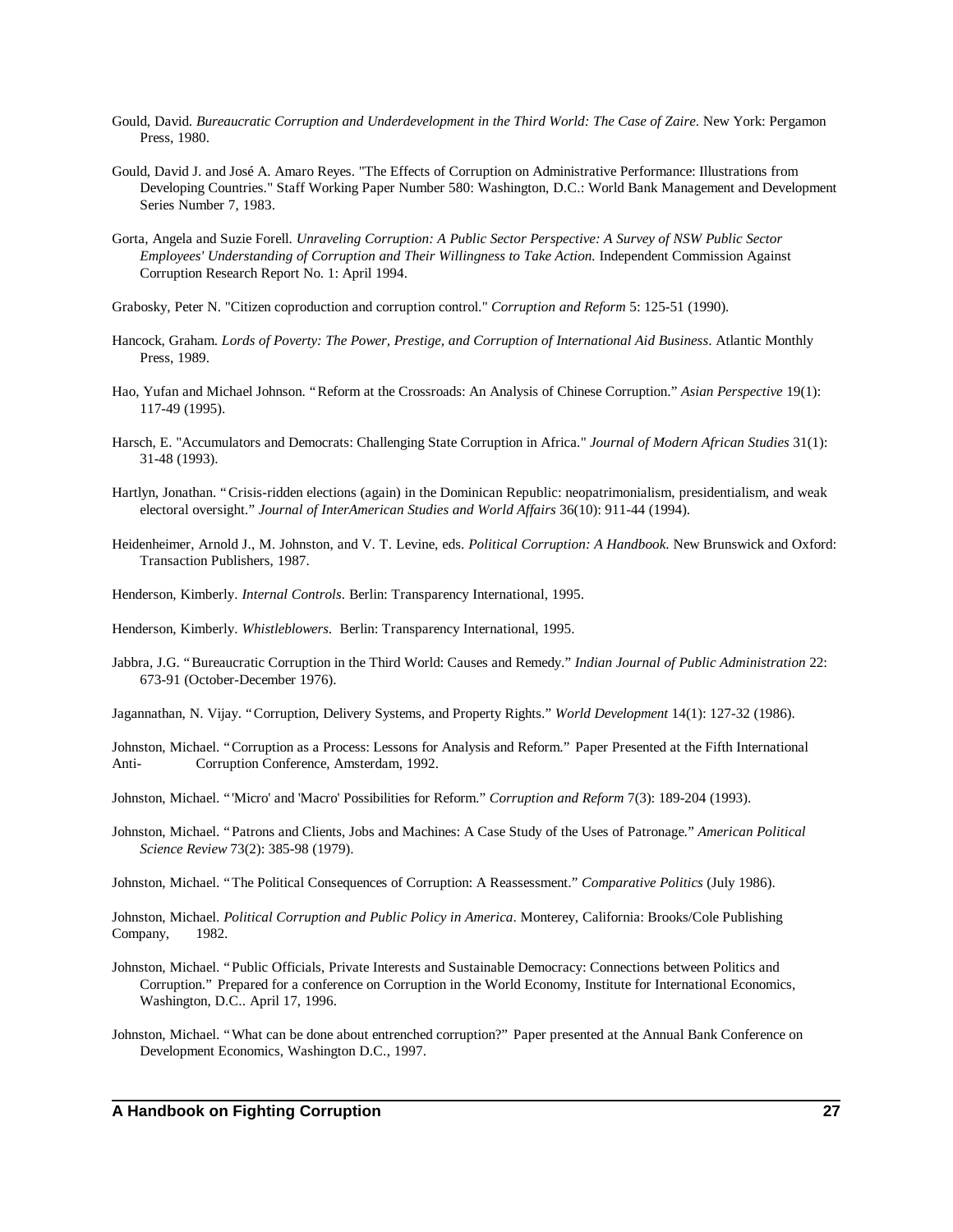Kahn, Charles and Emilson C.D. Silva. "Optimal Provision of Public Goods under Costly Exclusion and Corruption." IRIS Working Paper No. 118, July 1994.

Kameir, ElWathig and Ibrahim Kursany. "Corruption as the Fifth Factor of Production in the Sudan" (1985).

- Kaufman, Daniel. "Diminishing Returns to Administrative Controls and the Emergence of the Unofficial Economy: A Framework of Analysis and Applications to Ukraine." *Economic Policy.* 51-69 (December, 1994).
- Daniel Kaufmann and Aleksander Kaliberda, "Integrating the Unofficial Economy into the Dynamics of Post-Socialist Economies." In B. Kaminiski, ed. *Economic Transition in Russia and the New States of Eurasia*. Armonk, New York (1996).
- Klitgaard, Robert*. Adjusting to Reality: Beyond "State vs. Market" in Economic Development*. San Francisco: ICS Press, 1991.

Klitgaard, Robert. "Cleaning Up and Invigorating the Civil Service." Report prepared for the Operations Evaluation Department of the World Bank (March 1997).

Klitgaard, Robert. *Controlling Corruption.* Los Angeles: University of California Press, 1988.

Klitgaard, Robert*. Corruption in Mexico.* Cambridge, Mass.: Kennedy School of Government, 1984.

Klitgaard, Robert. "A Framework for a Country Programme Against Corruption." *Accountability and Transparency in International Economic Development: The Launching of Transparency International* (Deutsche Stiftung für Internationale Entwicklung DSE; 1994) 55.

Klitgaard, Robert. "Strategies for Reform." *Journal of Democracy*, 2(4): 86-100 (1991).

- Kotecha, Ken C. *African Politics, the Corruption of Power*. Washington, D.C.: University Press of America, 1981.
- Kpundeh, Sahr John (ed.). *Democratization in Africa: African Views, African Voices*. Washington, D.C.: National Academy Press, 1992.
- Kpundeh, Sahr John. "Kleptocracy and the Culture of Corruption: The Political Economy of Mismanagement in Sierra Leone." Paper presented at the Canadian Association of African Studies, Montreal, May 25, 1996.
- Kpundeh, Sahr John*. Politics and Corruption in Africa: A Case Study of Sierra Leone*. Lanham, Maryland: University Press of America, 1995.
- Kpundeh, Sahr John. "Prospects in Contemporary Sierra Leone." *Corruption and Reform* 7: 237-47 (1993).

Kramer, John M. "Political Corruption in the USSR." *Western Political Quarterly* 213-24 (June 1977).

Krueger, Anne O. "The Political Economy of the Rent Seeking Society." *American Economic Review* 64: 291-303 (1974).

Langan, Patricia, and Brian Cooksey. "The National Integrity System in Tanzania." Washington, D.C.: EDI/World Bank, 1995.

Langseth, Petter. *Civil Service Reform in Anglophone Africa.* Washington, D.C.: EDI/World Bank, 1995.

- Langseth, Petter. "Civil Service Reform in Uganda: Lessons Learned." EDI Working Papers Number 9505. Washington, D.C.: EDI/World Bank, 1995.
- Langseth, Petter, ed. *Uganda: Landmarks in Rebuilding a Nation*. Kampala, Uganda: Fountain Publishers, 1995.

Leff, N. "Economic Development through Bureaucratic Corruption." *American Behavioral Scientist* (1964).

Leiken, Robert S. "Controlling the Global Corruption Epidemic." *Foreign Policy* 105 (Winter 1996/97).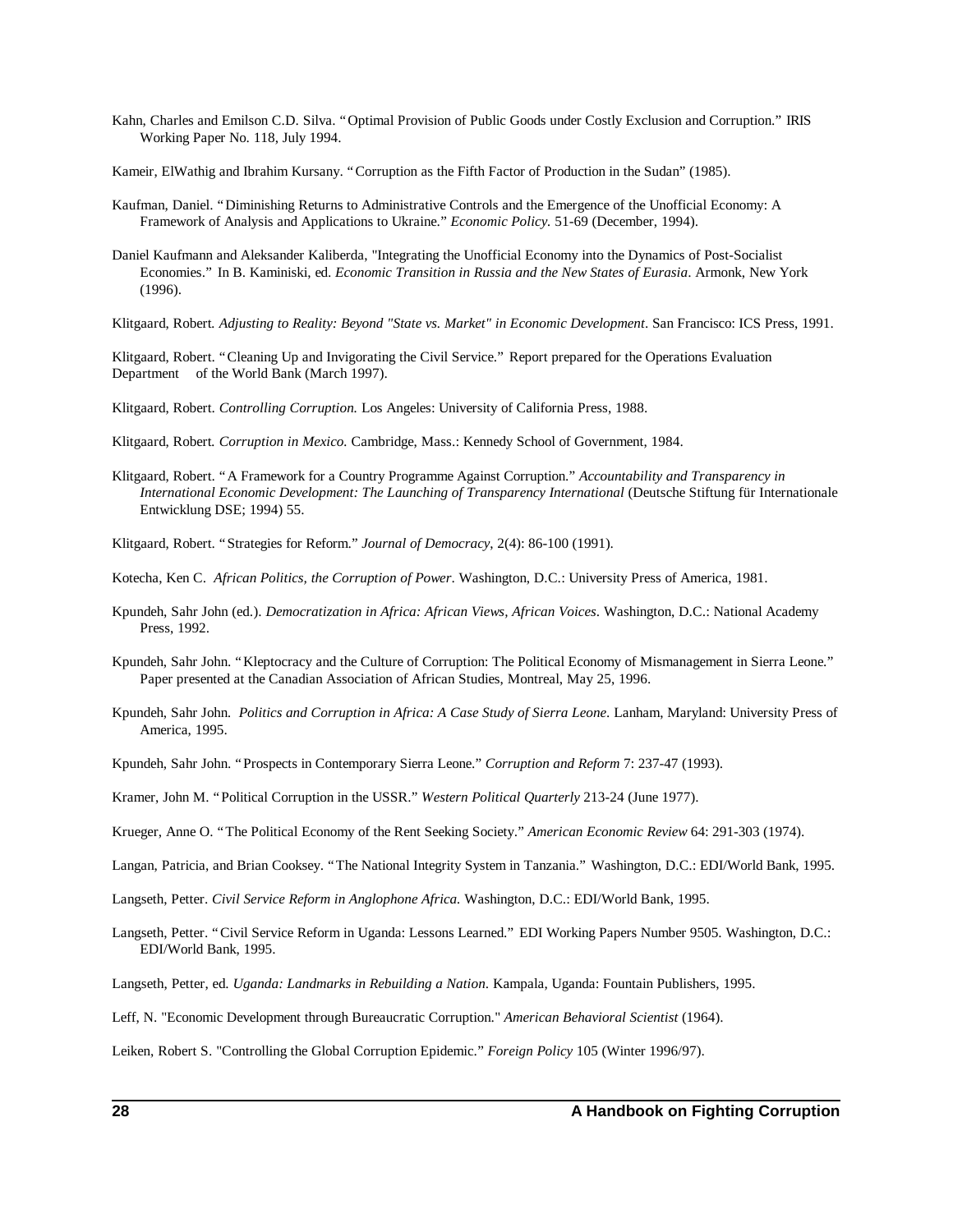Levi, M. and R. Sherman. "Rational Compliance with Rationalized Bureaucracy." Mimeo, 1995.

LeVine, V. *Political Corruption: The Ghana Case*. Stanford: Hoover Institution, 1975.

Leys, C. "What is the Problem about Corruption?" *Journal of Modern African Studies* 3(2): 215-24 (1965).

Little, Walter and E. Posada Carbo, eds. *Political Corruption in Europe and Latin America*. London: University of London Press, Institute of Latin American Studies series, 1996.

Lotspeich, Richard. "Crime in Transitional Economies." *EuroAsia Studies* 47(4): 555-89 (1995).

Maingot, Anthony. "Confronting Corruption in the Hemisphere." *Journal of InterAmerican Studies* (1994).

Makumbe, John. "Bureaucratic Corruption in Zimbabwe: Causes and Magnitude of the Problem." *Africa Development* 19(3): 45- 60 (1994).

- Manion, Melanie. "Policy Instruments and Political Context: Transforming a Culture of Corruption in Hong Kong." Paper presented at the Annual Meeting of the Association for Asian Studies, 1996.
- Manzetti, Luigi. *Economic Reform and Corruption in Latin America*, North-South Issues, NorthSouth Center, University of Miami 3(1):1-6 (1994).
- Manzetti, Luigi and C. Blake. "Market Reforms and Corruption in Latin America: New Means for Old Ways." *Review of International Political Economy*, forthcoming.
- Mauro, Paolo. "Corruption and Growth." *Quarterly Journal of Economics*, 681-712, August 1995.
- Mauro, Paolo. "The Effects of Corruption on Growth, Investment, and Government Expenditure: A Cross Country Analysis." In Kimberly A. Elliot, ed. *Corruption and the Global Economy*. Washington, D.C.: Institute for International Economics, 1997.
- McKinney, J. and M. Johnston, eds., *Fraud, Waste and Abuse in Government: Causes, Consequences and Cures.* Philadelphia: ISHI Press, 1986.
- Meagher, Patrick. "Combating Corruption in Africa: Institutional Challenges and Responses." IRIS Working Paper No. 203, 1997.
- Mhembere, N and C. Rukobo. "Of Fraud and Corruption: Experiences of Other African Countries." Zimbabwe Institute of Public Administration and Management, 1992.
- Montias, J.M. and Susan Rose Ackerman. "Corruption in a Soviet-type Economy: Theoretical Considerations." In Steven Rosefielde, ed., *Economic Welfare and the Economics of Soviet Socialism: Essays in Honor of Abram Bergson.* Cambridge: Cambridge University Press, 1981.

Moody-Stewart, George. "On Political Scandals and Corruption." *Government and Opposition* 15:2 (Spring 1980), 208-22.

Moody-Stewart, George. *Grand Corruption in Third World Development*. Berlin, 1994.

Morris, Steven. *Corruption and Politics in Contemporary Mexico*. Tuscaloosa: University of Alabama Press, 1991.

- Nadelmann, Ethan A. "The DEA in Latin America: Dealing with Institutionalized Corruption." *The Police Journal* 62(1): 31 (1996).
- Nadelmann, Ethan A. "The Drugs Enforcement Agency in Latin America: The Ins and Outs of Working Around Corruption, Part Two." *The Police Journal* 62(2): 157 (1989).

Naim, Moises. "The Corruption Eruption." *The Brown Journal of World Affairs* 2(2): 24561 (1995).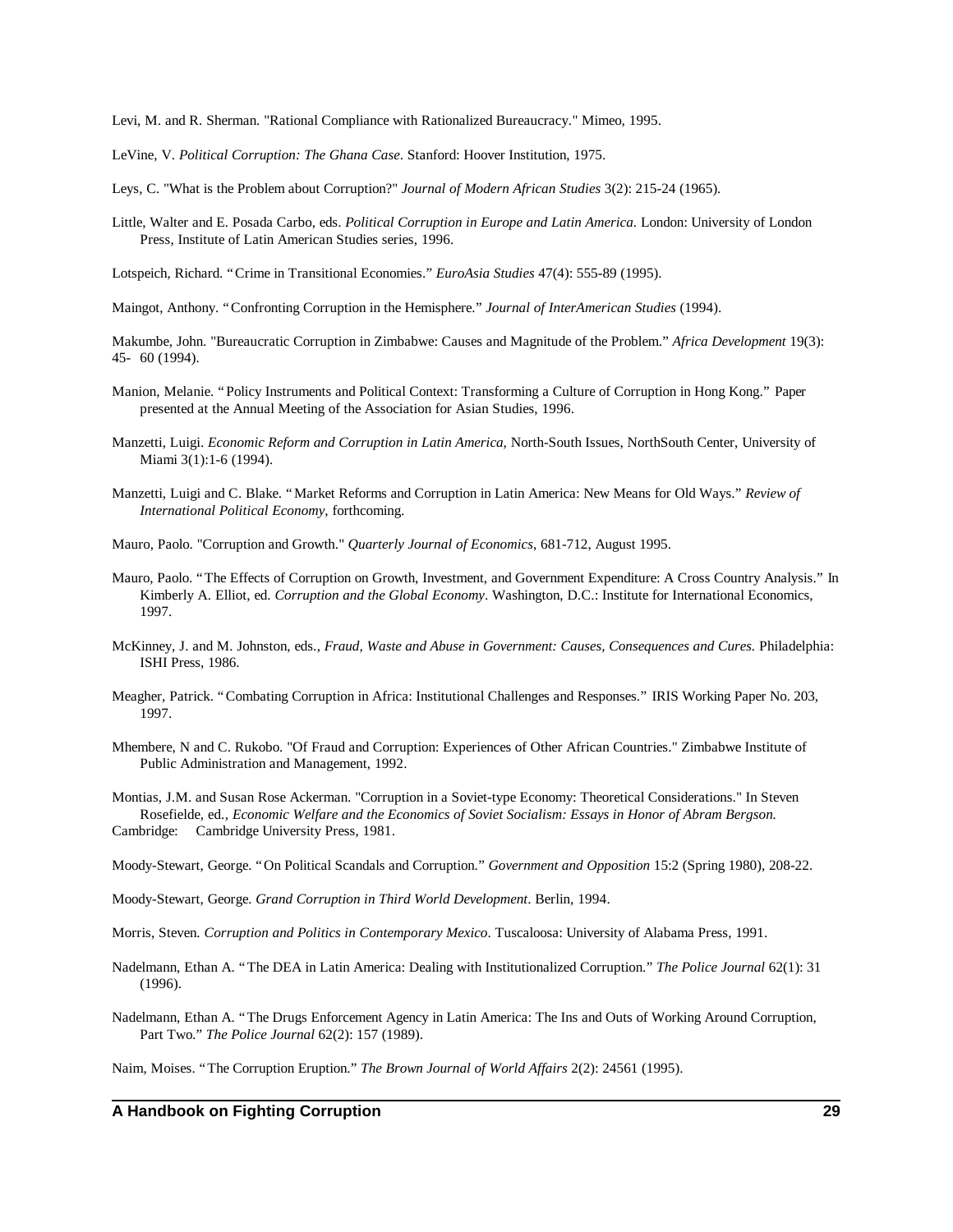- Nasaba, A.P.W. "Anti-corruption Legislation and Its Implementation." Integrity Workshop in Uganda II, Final Workshop Proceedings, Mukono, Uganda, 2728 November 1995.
- "The National Integrity System in Tanzania." Proceedings of a Workshop Convened by the Prevention of Corruption Bureau, Tanzania, August 1995.
- Neher, Clark D. "Political Corruption in a Thai Province." *The Journal of Developing Areas* 11(4): 484489 (July, 1977).
- Nye, Joseph. "Corruption and Political Development: A Cost Benefit Analysis." *American Political Science Review* (1967), p. 417.

Ocampo, Luis Moreno. *En Defensa Propria: Como Salir de la Corrupcion?* Buenos Aires, 1993.

- Olowu, Dele. "Governmental Corruption and Africa's Democratization Efforts." *Journal of Corruption and Reform* 7(3): 227-36 (1993).
- Olowu, Dele. "Corruption in Nigeria: Causes, Consequences and Remedies." In S. Rasheed et al., eds. 1993.
- Olowu, Dele. "Organizational and Institutional Mechanisms for Ensuring Accountability in Africa: A Review." In S. Rasheed et al., eds. 1993.
- Olowu, Dele. "Bureaucratic Morality in Africa." *International Political Science Review* 9(1): 215229 (1988).

Payne, Douglas W. "Latin America: Democracy and the Politics of Corruption." *Freedom Review* 24(1), 1993.

Perlman, Luz. "Modernizing the Public Service of Latin America: Paradoxes of Latin American Public Administration." *International Journal of Public Administration* 12(4): 671-704 (1989).

Philp, M. "Defining Corruption: An Analysis of the Republican Tradition." Paper presented to the International Political Science Association research round table on political finance and political corruption, Bellagio, Italy, 1987.

- Pope, Jeremy. "Elements of a Successful Anti-corruption Strategy." Integrity Workshop in Uganda II, Final Workshop Proceedings, Mukono, Uganda, 2728 November 1995.
- Pope, Jeremy. "Ethics, Transparency and Accountability." In Petter Langseth, ed. *Civil Service Reform in Anglophone Africa*. Washington, D.C.: EDI World Bank, 1995.
- Quah, Jon S.T. "Singapore's Experience in Curbing Corruption." In Arnold J. Heidenheimer, ed. *Political Corruption: A Handbook* New Brunswick: Transaction Publishers, 1989, 848-49.

Quah, Jon S.T. "Bureaucratic Corruption in the ASEAN Countries: A Comparative Analysis of their Anti-corruption Strategies." *Journal of Southeast Asian Studies* 13(1): 153-77 (1982).

- Rasheed, Sadig and Dele Olowa, eds. *Ethics and Accountability in African Public Services*. African Association for Public Administration and Management, 1993.
- "Recommended Action Program for Enhancing Ethics, Transparency, Accountability and Combating Corruption." Report of a Workshop at Colline Hotel, Mukono, Uganda, 910 December 1994.
- Riley, Stephen P. "Postindependence Anti-corruption Strategies and the Contemporary Effects of Democratization." *Corruption and Reform* 7(3): 249-61 (1993).
- Riley, Stephen P. "The Land of Waving Palms: Political Economy, Corruption Inquiries and Politics in Sierra Leone." In M. Clarke, ed. *Corruption: Causes, Consequences, and Control.* London: Frances Pinter, 1983.

Robinson, D. *Civil Service Pay in Africa*. Geneva: International Labour Office, 1990.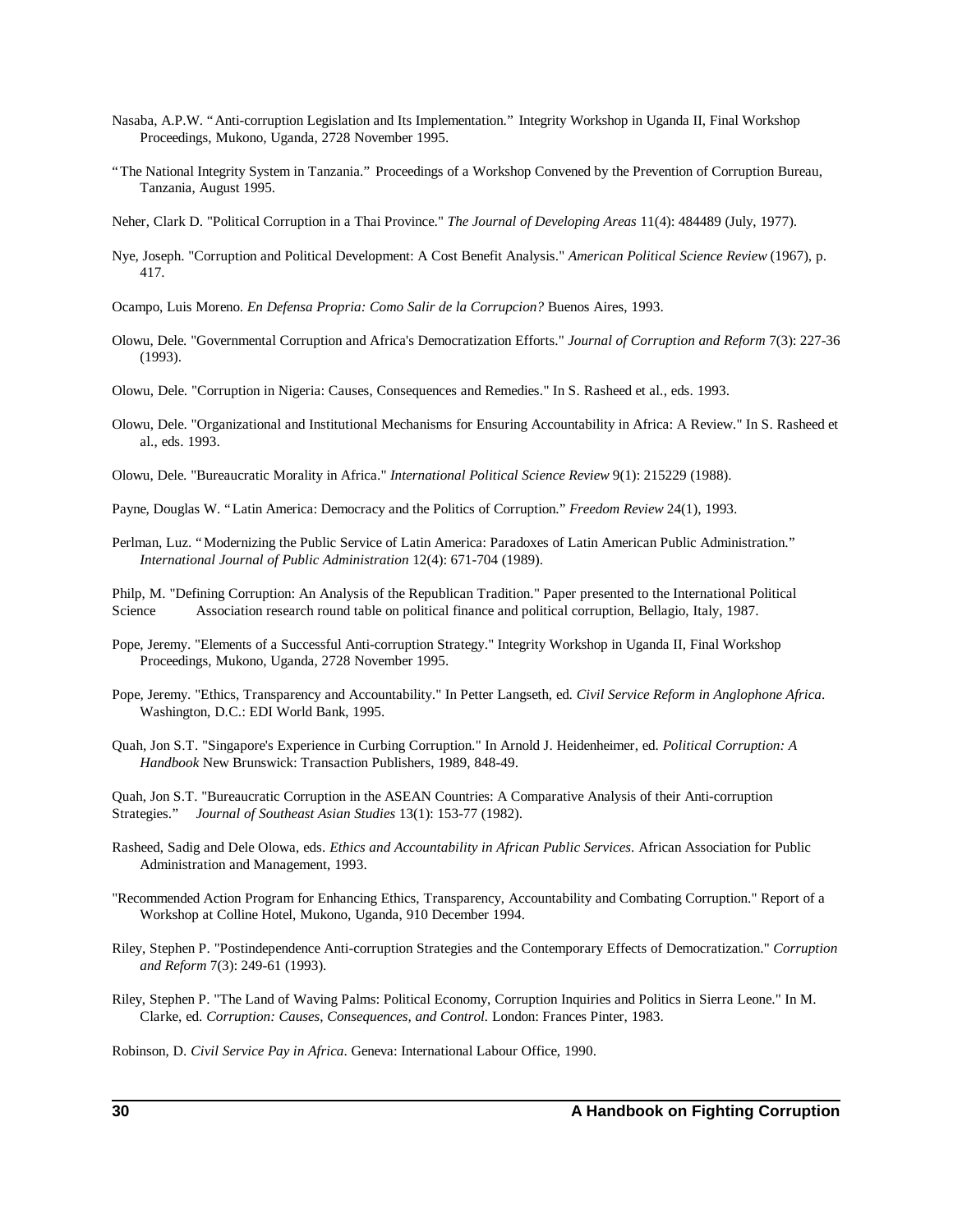Rose Ackerman, Susan. *Corruption: A Study in Political Economy.* New York: Academic Press, 1978.

Rose Ackerman, Susan. "The Political Economy of Corruption." In Kimberly A. Elliot, ed. *Corruption and the Global Economy.* Washington, D.C.: Institute for International Economics, 1997.

Rose Ackerman, Susan. "Reducing Bribery in the Public Sector." In Duc V. Trang, ed. *Corruption & Democracy.* Budapest: Institute for Constitutional and Legislative Policy, 1994, 21-8.

Rose Ackerman, Susan. "When is Corruption Harmful?" Washington, D.C.: World Bank, 1996.

Rubin, S.J. "International Aspects of the Control of Illicit Payments." *Syracuse Journal of International Law and Commerce* 9: 315 (1982).

Ruzindana, Augustine, "Combating Corruption in Africa: The Case of Uganda." Paper delivered at the World Bank, Washington D.C., 23 November 1994.

Salas, Luis, "Crime, corruption, and justice in Latin America." *North/South: The Magazine of the Americas* 3(2): 2733, 1994.

Scott, James C. *Comparative Political Corruption*. Englewood Cliffs, New Jersey: Prentice Hall, 1972.

Shleifer, Andrei and Robert W. Vishny. "Corruption." *Quarterly Journal of Economics* 108(3):599-617 (1993).

- Shleifer, Andrei, "Establishing Property Rights." Proceedings of the World Bank Annual Conference on Development Economics, 1994.
- Smith, Hedrick. "The Russians." *Processes and Corruption in Transition States in East Europe and the Former Soviet Union.* Budapest: Institute for Constitutional and Legislative Policy, 1994.

Simis, Konstantin. *USSR: The Corrupt Society*. New York: Simon and Schuster, 1982.

- Sives, Amanda, "Elite's Behaviour and Corruption in the Consolidation of Democracy in Brazil." *Parliamentary Affairs* 46(4): 549, 1993.
- Sparks, Allister. "Mass Media and the Campaign Against Corruption." Paper delivered to the TI-Africa Leadership Forum Conference, Midrand, South Africa, 1 August, 1995.
- de Speville, B.E.D. "The Experience of Hong Kong in Combating Corruption." In Rick Stapenhurst and Sahr Kpundeh, eds. *Fighting Corruption: Lessons of Experience*. EDI Seminar Series, World Bank, forthcoming 1997.
- Stasavage, D. "Theoretical and Empirical Issues for Research on Corruption and Economic Growth." Mimeo, 1996.
- Szeftel, M, "Political Graft and the Spoils System in Zambiathe State as a Resource in Itself." *Review of African Political Economy* 24 (May/August 1982).
- Tanzi, Vito, "Corruption, Governmental Activities and Markets." IMF Working Paper, August 1994.
- Theobald, Robin, "Lancing the Swollen African State: Will it Alleviate the Problem of Corruption?" *The Journal of Modern African Studies*, Vol. 32, No. 4 (1994), 701-6.

Theobald, Robin*, Corruption, Development and Underdevelopment*. Durham, North Carolina: Duke University Press, 1990.

Thesing, Josef, and Wilhelm Hofmeister, eds. *Financial Control in a Democracy*. Konrad Adenauer Stiftung, 1995.

Trang, Duc V. ed., *Corruption & Democracy.* Institute for Constitutional and Legislative Policy: Budapest, 1994.

Transparency International. *A National Integrity Source Book for Building More Transparent and Accountable Government*. 1996.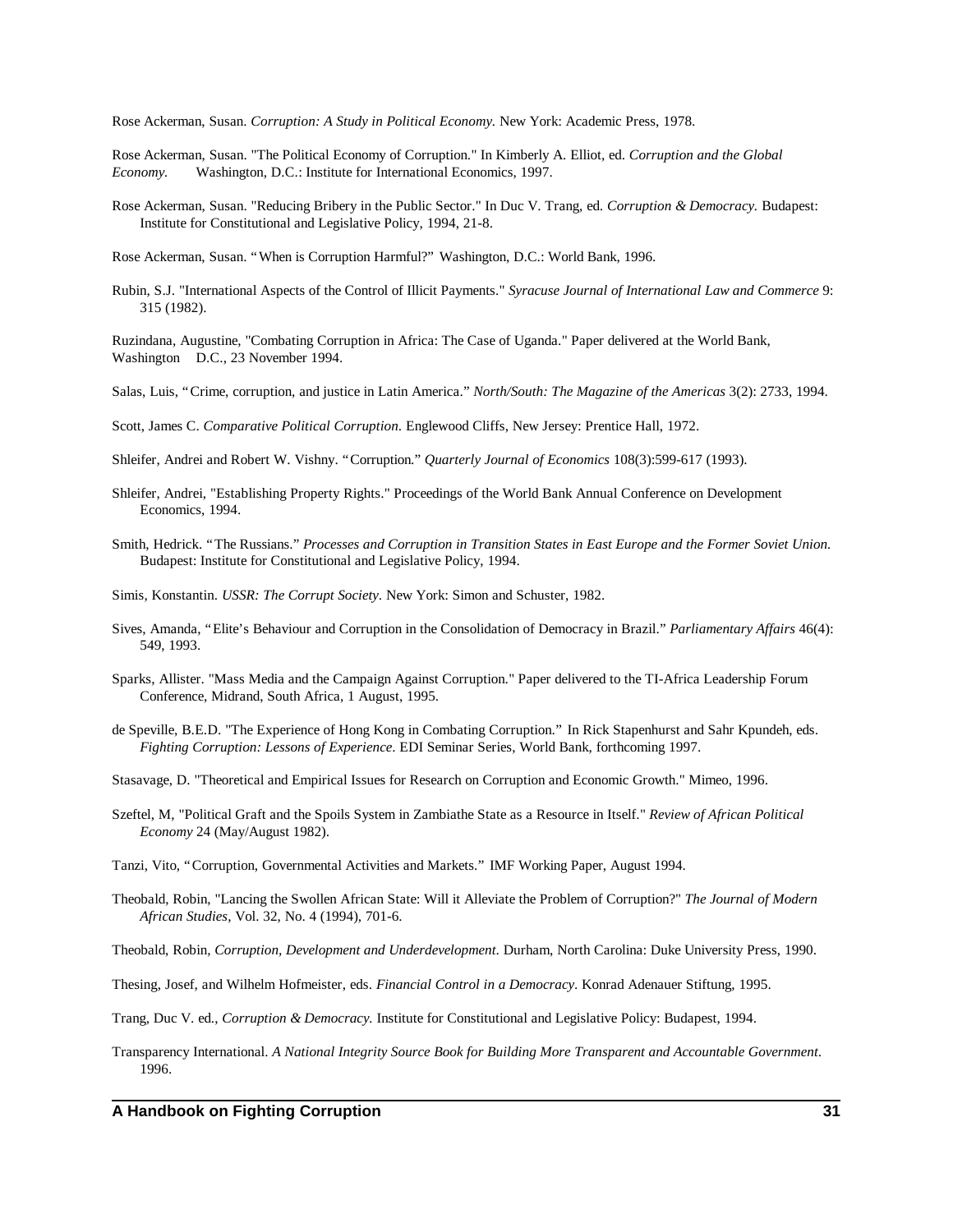Ulloa, Fernando Cepeda. *La corrupcion administrativa en Colombia: Diagnostico y recomendaciones para combatirla*. Bogota:

- "Unraveling Corruption: A Public Sector Perspective: Survey of NSW Public Sector Employees' Understanding of Corruption and their Willingness to Take Action." ICAC Research Report Number 1, Independent Commission Against Corruption (NSW) (April, 1994).
- Wade, R. "The System of Administrative and Political Corruption: Canal Irrigation in South India." *Journal of Development Studies*, 1982.
- Whitehead, Laurence, "On Presidential Graft: the Latin American Evidence." In Michael Clark, ed. *Corruption: Causes, Consequences and Control,* 1983.
- Williams, Robert. *Political Corruption in Africa*. Aldershot, Hampshire, England; Brookfield, Vermont: Gower, 1987.

Wraith, Ronald and Edgar Simpkins. *Corruption in Developing Countries.* London: Allen & Unwin, 1963.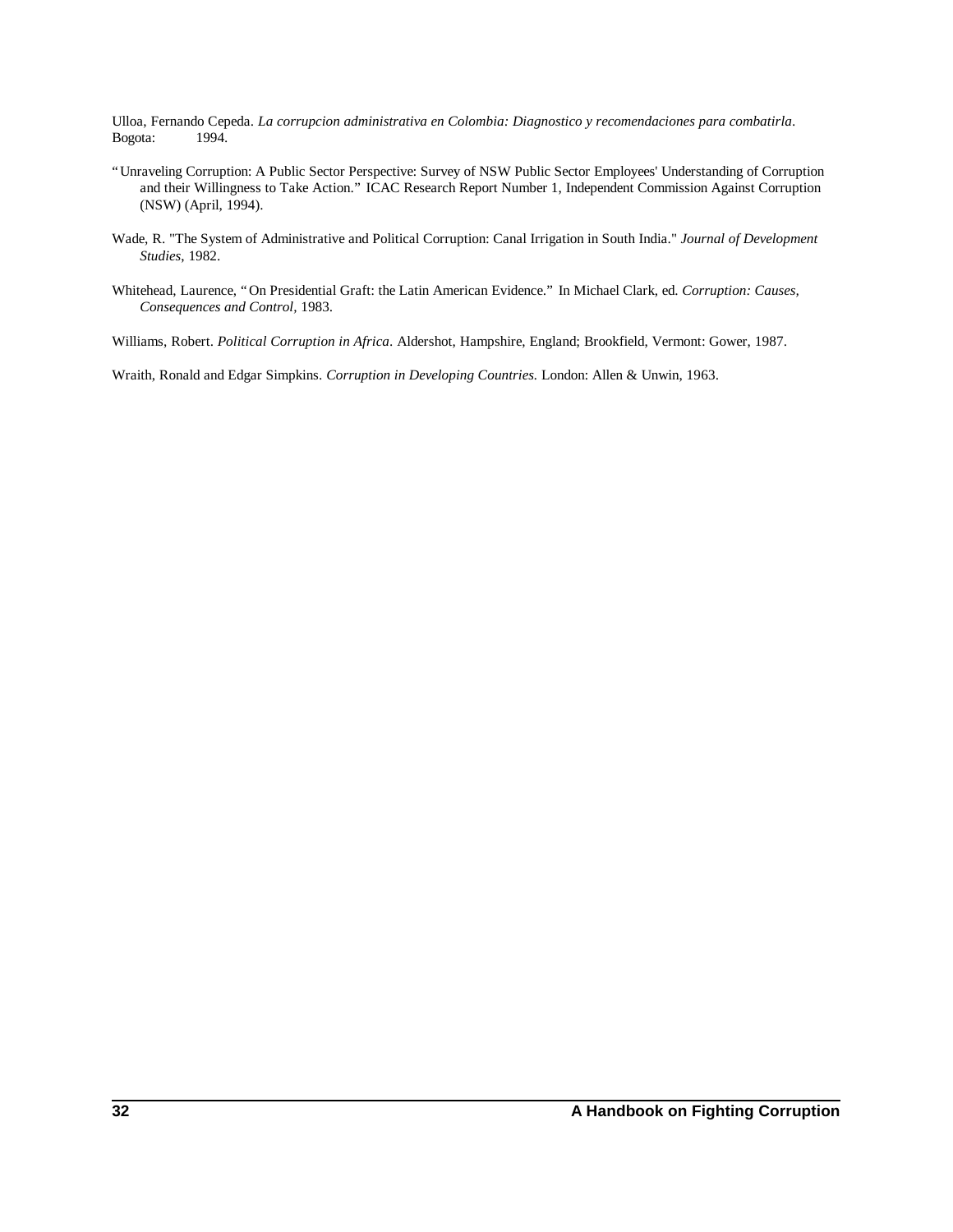#### **OTHER DEMOCRACY AND GOVERNANCE PUBLICATIONS FROM USAID**

PN-ACB-895 **Alternative Dispute Resolution Practitioners Guide**

PN-ACC-887 **Civil-Military Relations: USAID's Role**

PN-ABS-534 Special Evaluation **Constituencies for Reform: Strategic Approaches for Donor-Supported Civic Advocacy Programs**

PN-ACC-390 **Handbook of Democracy and Governance Indicators**

PN-AAX-280 **Weighing in on the Scales of Justice**

PN-ACD-395 **Democracy and Governance: A Conceptual Framework**

#### **TO ORDER FROM THE DEVELOPMENT EXPERIENCE CLEARINGHOUSE**:

- C Please reference the document title and document identification number (listed above the document titles on this page and on the cover of this publication).
- C USAID employees, USAID contractors overseas, and USAID sponsored organizations overseas may order documents at no charge.
- C Universities, research centers, government offices, and other institutions located in developing countries may order up to five titles at no charge.
- C All other institutions and individuals may purchase documents. Do not send payment. When applicable, reproduction and postage costs will be billed.

**Fax** orders to: (703) 351- 4039 **Att:** USAID Development Experience Clearinghouse (DEC) **E-mail** orders to: docorder@dec.cdie.org